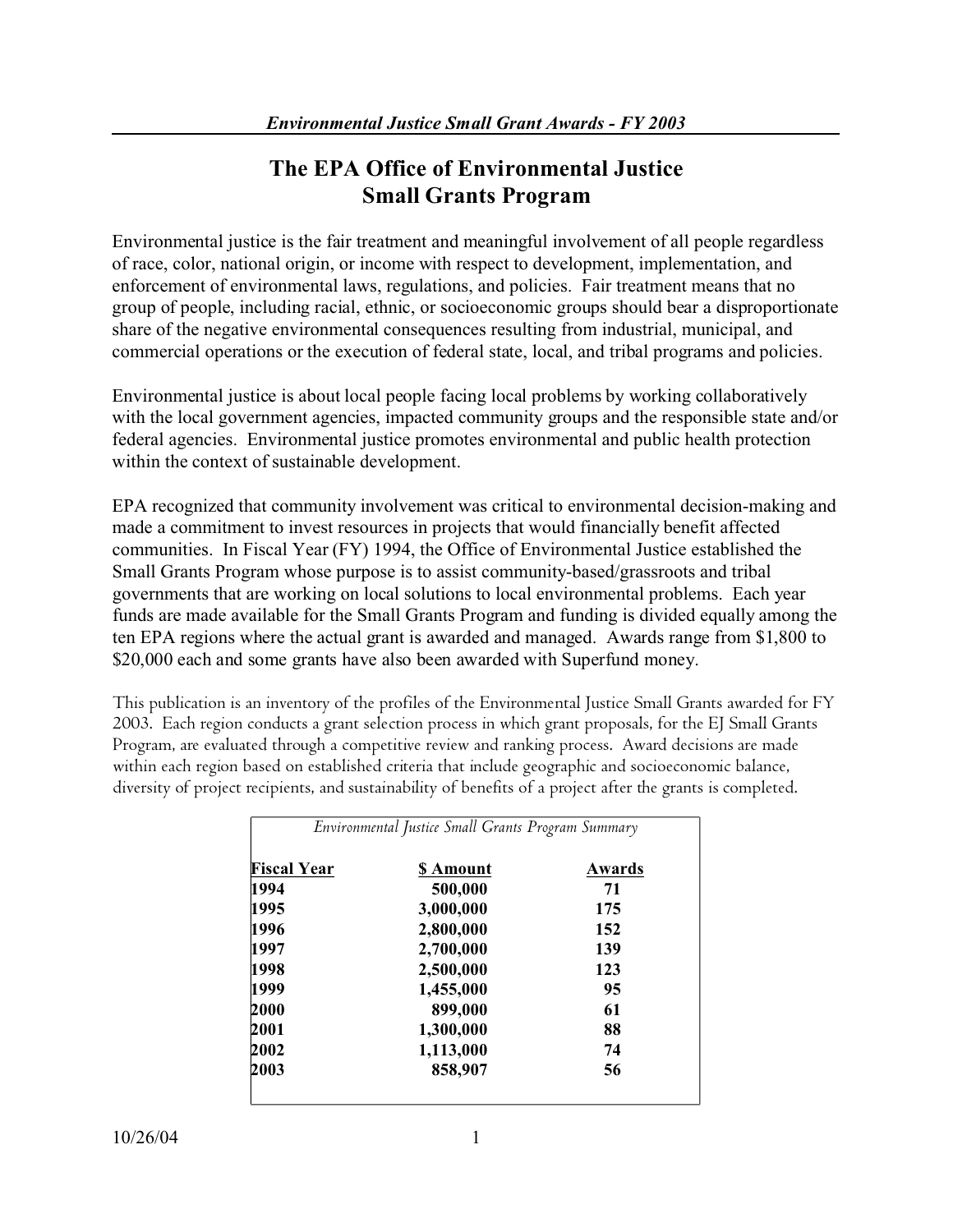# *REGION 1 (CT, ME, MA, NH, RI, VT )*

**Maine** 

**Passamaquoddy Tribe Sipayik**  $$19,986$ **P.O. Box 343 Perry, ME 04667** 

**Tissue/Toxicity Research of 5 Saltwater Species in Cobscook Bay and Passamaquoddy Bay**  Through the project, tissue samples from five marine species typically consumed by the Passamaquoddy Tribe will be collected and tested for dioxin and several heavy metals. Tissue results from the project will be compared with those of a previous study done in 1998. The additional testing will provide sufficient data for the Tribe to conduct a risk assessment. Results of the risk assessment will be discussed at several public meetings, which will also allow for residents to voice their concerns. The Passamaquoddy Tribe is an indigenous Native American Tribe on eastern Maine and Maritime Canada. Culturally, the Passamaquoddy is one of several tribes of the Abanaki group. Pleasant Point Reservation is located in the easternmost region of the United States, on a narrow peninsula between the towns of Perry and Eastport. The Reservation consists of 100 acres originally deeded to the Tribe by the state. An additional 210 acres of land adjacent to the original parcel in the towns of Perry, Pembroke and Robbinston were annexed by the Tribe. Another reservation, Indian Township, is located 50 miles inland.

### **Massachusetts**

**Neighborhood of Affordable Housing (NOAH) \$15,000 22 Paris Street East Boston, MA 02128** 

### **Business and Community Environmental Justice Roundtable on Chelsea Creek**:

The project will consist of three roundtable discussions designed to bring together local businesses owners and citizens along the Chelsea Creek in Chelsea and East Boston, Massachusetts. The principal goals of the roundtables are: (1) Encourage business "buy-in" to the community's Chelsea Creek Vision Plan; (2) Foster business collaboration and investment in specific cleanup and Brownfields redevelopment projects; and (3) Find mutually agreeable ways to improve air and water quality. Specifically, the project will improve air quality by adding forest cover and green space along the creek. Water quality will be addressed by cleaning up waterfront Brownfields sites. NOAH's mission is to extend the supply of quality affordable housing and foster economic growth, as well as to act as a catalyst for a variety of community initiatives.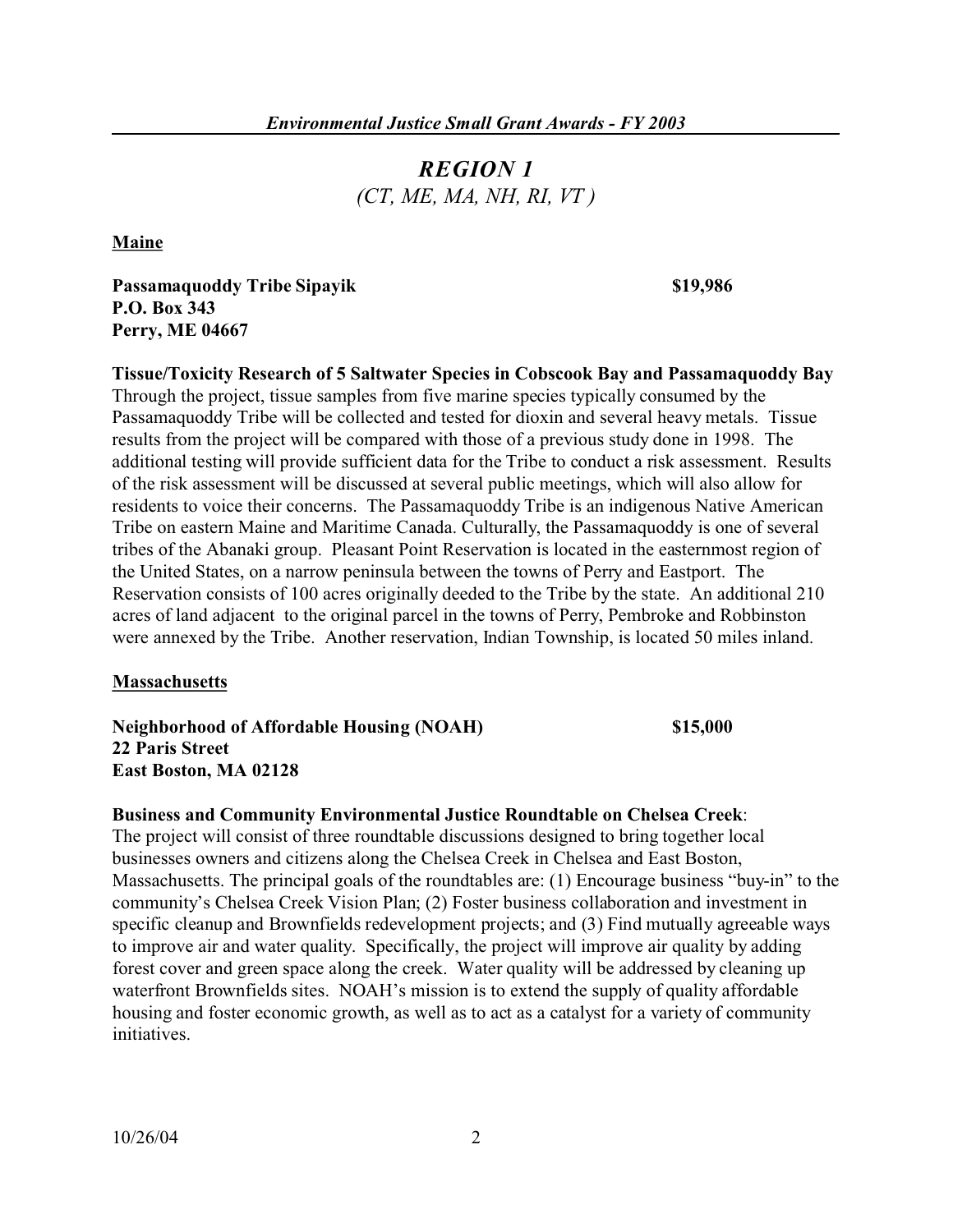# **Pioneer Valley Project (PVP)** \$15,000 **235 Eastern Avenue Springfield, MA 01109**

# **Springfield Housing Organization and Health Action Project**

The goal of this project is to reduce the incidence of lead poisoning and asthma-related hospitalizations from neighborhoods in Springfield, Massachusetts, by 10 percent within a year. To successfully meet of this goal, PVP will: (1) Facilitate information exchange, resource sharing and collaboration between partners to address disproportionate exposure of residents to indoor environmental hazards in the target area; (2) Build on Springfield's extensive network of community organizers, family advocates and community health workers to identify housing bearing disproportionate burdens and help engage members of the target audience in problemsolving and health education; (3) Interpret environmental data using Geographic Information Systems and other tools to assist the public in understanding the impact of indoor environmental hazards. PVP is a coalition of church, labor and community groups working for social change. PV is a member of the InterValley Project and the Organizing and Leadership Training regional networks. This network helps leaders of religious, labor, tenant and immigrant groups to address the environmental, economic and social justice issues that affect low-income members of their communities.

**Regional Environmental Council (REC) \$15,000 Address: P.O. Box 255 Worcester, MA 01613** 

### **Building Awareness and Providing Alternatives to Household Toxics**

The goals of the project are to: (1) Improve the health of residents in Worcester, Massachusetts disproportionately impacted by environmental hazards by building awareness of toxic chemicals in and around the home, and teaching residents to avoid exposure by purchasing alternative products that are not as toxic; (2) Build stronger links among community groups, churches, REC, health care providers, students and city agencies; and (3) Train community leaders on how to research and interpret health and environmental data. The REC builds public awareness of local environmental issues through research and education. Programs focus on inner-city neighborhoods who have traditionally been excluded from the environmental decision-making process. REC also spearheads local and regional environmental advocacy, especially for parks, trails, open and green space, Brownfields redevelopment, recycling, environmental justice and water protection.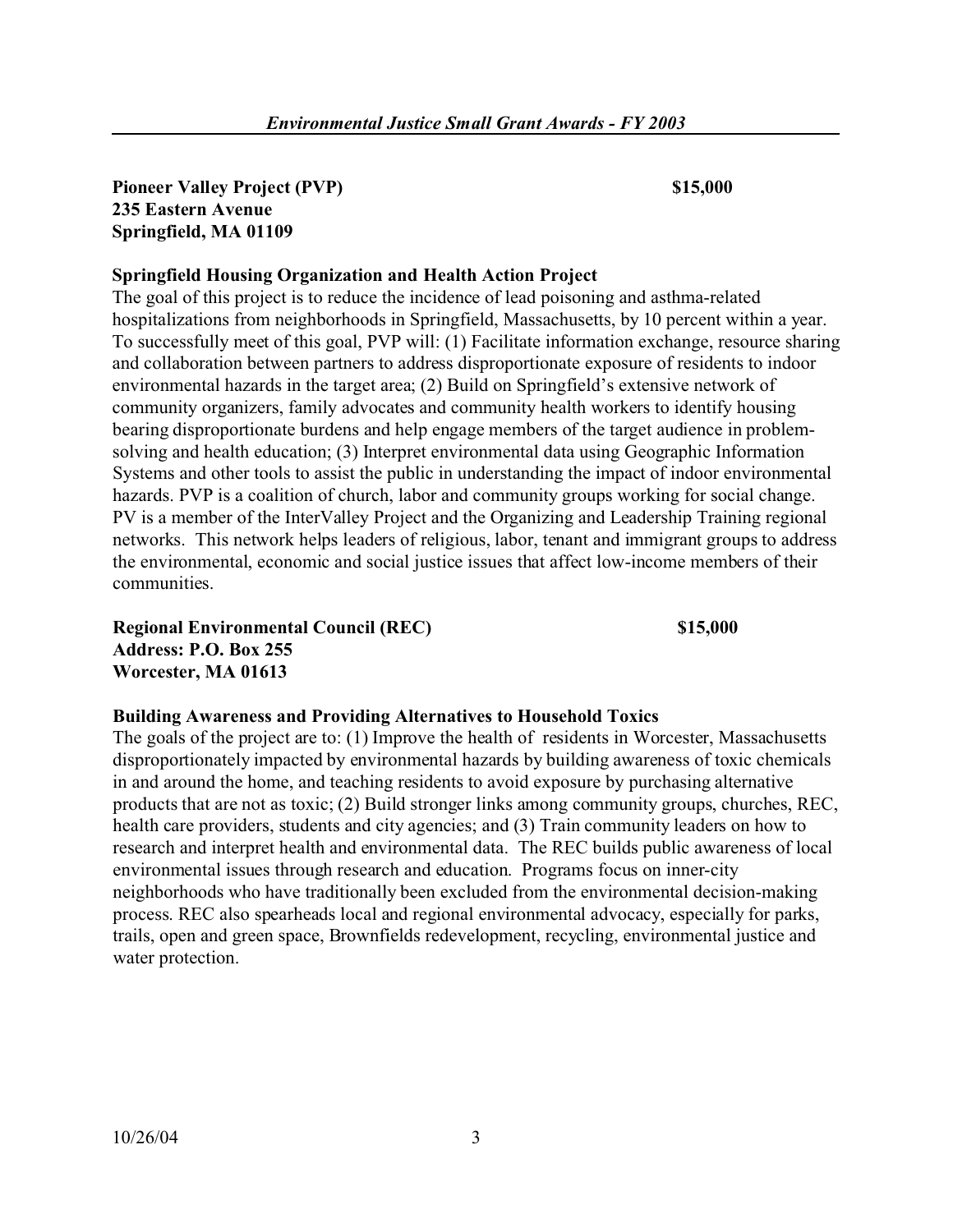#### **University of Massachusetts (UMass)Dartmouth \$20,000 285 Old Westport Road North Dartmouth, MA 02747**

# **Environmental Data Transfer Project**:

The Dartmouth Lead Program offers comprehensive lead poisoning prevention services to residents of southeastern Massachusetts. The following services will be provided: screening, family counseling, lead inspections/legal enforcement, education, and financial assistance for deleading. The goal of this project is to add the environmental activities (lead inspections, reinspections, court appearances, etc.) from approximately 2,000 UMass Dartmouth Lead files to the state of Massachusetts' Environmental Record Database. UMass Dartmouth will engage a computer software company to create the necessary software to accomplish the proposed transfer of information, and will hire a part-time employee to do the data entry work.

# **Rhode Island**

**Rhode Island Legal Services, Inc. (RILS) \$20,000 56 Pine Street 4th Floor Providence, RI 02903** 

# **Development of Environmental Equity Guidance**

RILS will conduct a research project that will result in the development of two new policy documents for the Rhode Island Department of Environmental Management (RIDEM). The policy would affect two major environmental justice issues: (1) The siting of schools on sites contaminated by hazardous substances; and (2) RIDEM's evaluation of issues of environmental equity for low-income and minority persons when reviewing cleanup proposals. The policy documents will be developed by two stakeholder groups set up by RIDEM. RILS's goal is to strengthen low-income and minority involvement in the stakeholder process.

*TOTAL \$104,986*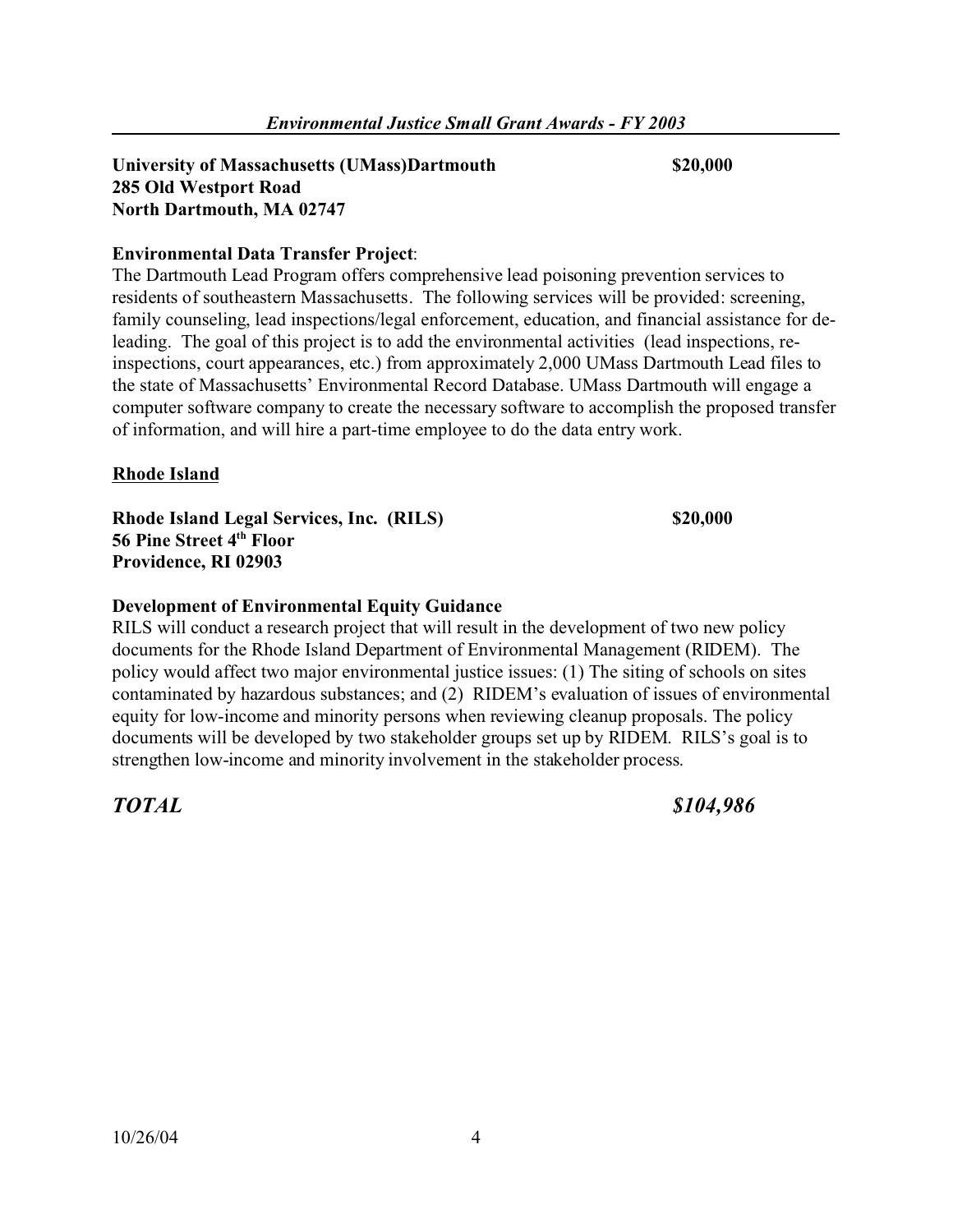# *REGION 2 (NJ, NY, PR, VI)*

**New York** 

# **Council on the Environment, Inc. (COTEI) \$13,138 51 Chambers Street New York, NY 10007**

COTEI proposes to provide a pesticide education and action curriculum at Bronx Regional High School (Bronx, New York). A trained student organizer will devote an entire semester (32 weeks) to teaching two classes. Each class will learn about home and school pesticide use, their possible health effects and alternate methods of pest prevention or removal. Classes would then conduct outreach and education projects including: setting up educational tabling events, writing letters to the editors of local school newspapers, developing public service announcements (PSAs) for the radio; preparing a student research paper, fact sheets and poster board displays all of which would be presented at local environmental centers and other venues. The project will also include components to educate the custodians and other school personnel about the use of integrated pest management (IPM) in preventing and removing pests; the parents about safe methods of eliminating cockroaches to lower the incidence of asthma and the residents of the South Bronx about hazards of using illegal pesticides. Satellite Academy youth will develop a small composting program in their school cafeteria. They will give presentations to schoolmates to educate them about NYC solid waste issues and the role of composting as a waste prevention and recycling strategy. They will work with the custodians to set up the program and monitor participation. Compost will be delivered to a community garden located across the street from the school. Students will prepare and disseminate a newsletter about composting (and the

project) to the school community.

*TOTAL \$ 13,138*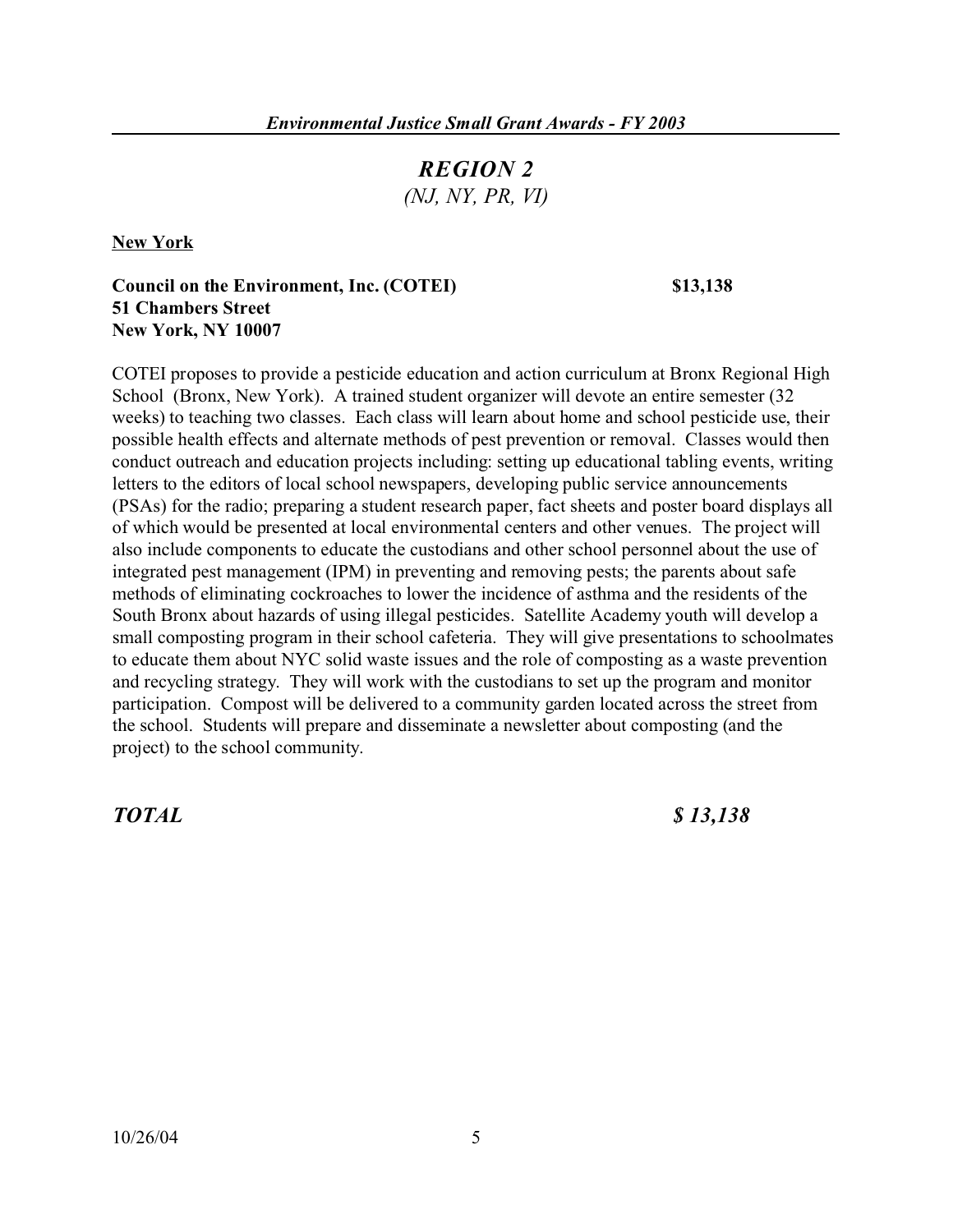# *REGION 3 (DC, DE, MD, PA, VA, WA)*

### **Maryland**

# **Thorpe Foundation \$14,970 12805A Mink Farm Rd. Thurmont, MD 21788**

The purpose of this project is to identify and address environmental issues associated with the Catoctin Mountain water source and its migration to the Chesapeake Bay through classroom and field study. This project seeks to empower and educate the "at-risks" youth in Emmitsburg and Thurmont in northern Frederic County and City, Maryland,

### **Pennsylvania**

**Penn Soil Conservancy Charitable Trust**  $\frac{15,000}{1000}$ **265 Holiday Inn Road, Suite 3 Clairon, PA 16214** 

This project will facilitate the formation and organization of a grass-roots action organization, the Dempsytown Road Informs the Neighborhood Committee (DRINC). DRINC will meet quarterly, conduct a water quality survey and bring in a consultant to help residents identify local environmental justice problems. The consultant will help the community members formulate appropriate designs for the Phase 1 aspect of an overall water quality improvement project. This small rural community north of Fryburg, PA has a serious problem with the quality of their drinking water. The community is dependent on private wells and springs that are being contaminated by failed septic systems.

**Pennsylvania Resources Council \$ 5,030 64 S. 14th St. Pittsburgh, PA 15203** 

This project will be teaching community members of Allegheny County, Pennsylvania about the health risks associated with household hazardous waste (HHW), proper management of HHW, and alternatives to theses toxic products.

 $$5,030$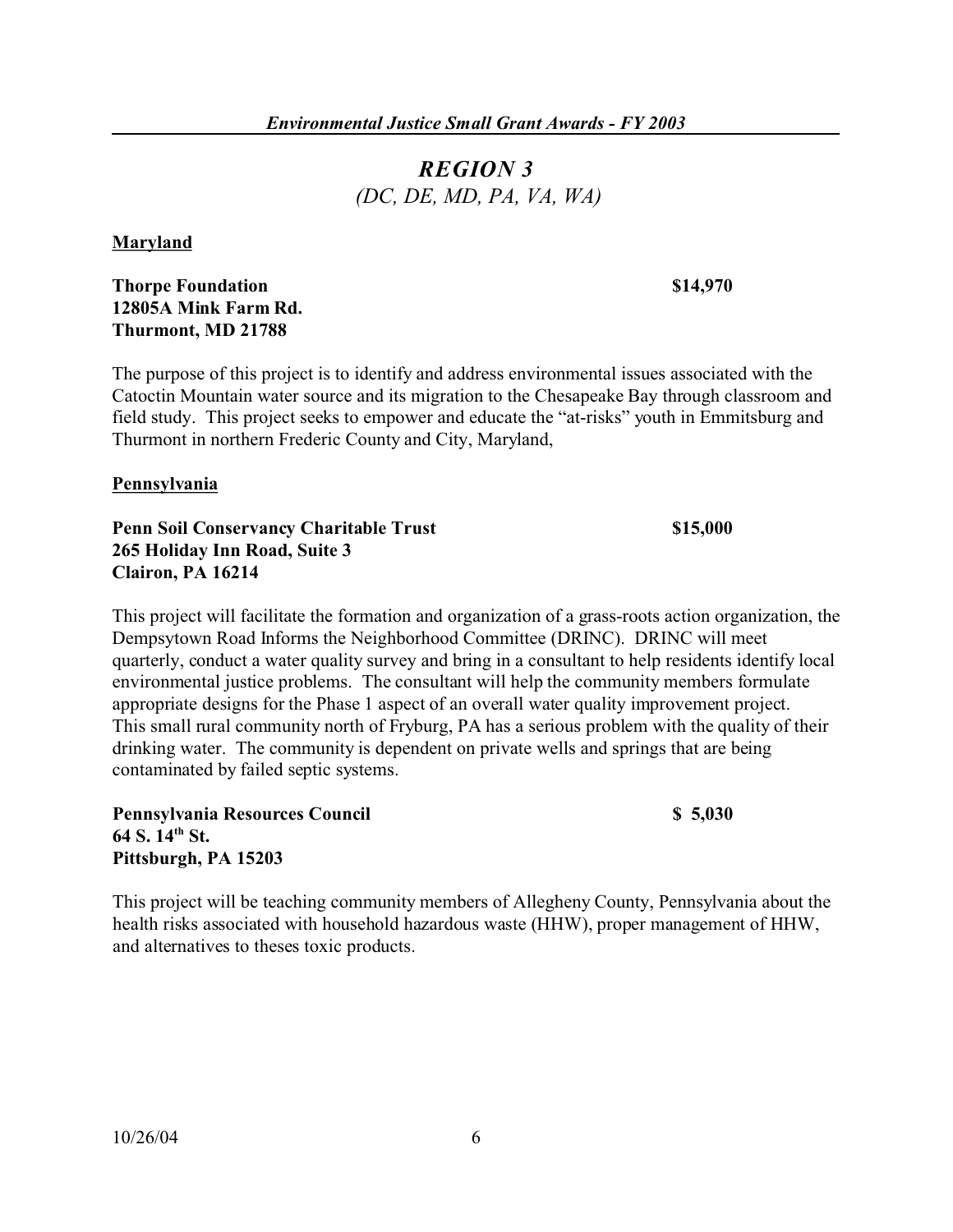**West Virginia** 

**Greenbrier River Watershed Assn. \$15,000 P.O. Box 1419 Lewisburg, WV 24901** 

This project seeks to improve the Greenbrier River Watershed by assisting community members in their efforts of data collection and water quality analysis. In addition, this project will help the community understand the reporting requirements of environmental and public health systems. The community residents will learn about NPDES permit reviews and GIS mapping. A Power Point presentation will be created and information from this project will become a part of an existing watershed video.

*TOTAL \$ 50,000*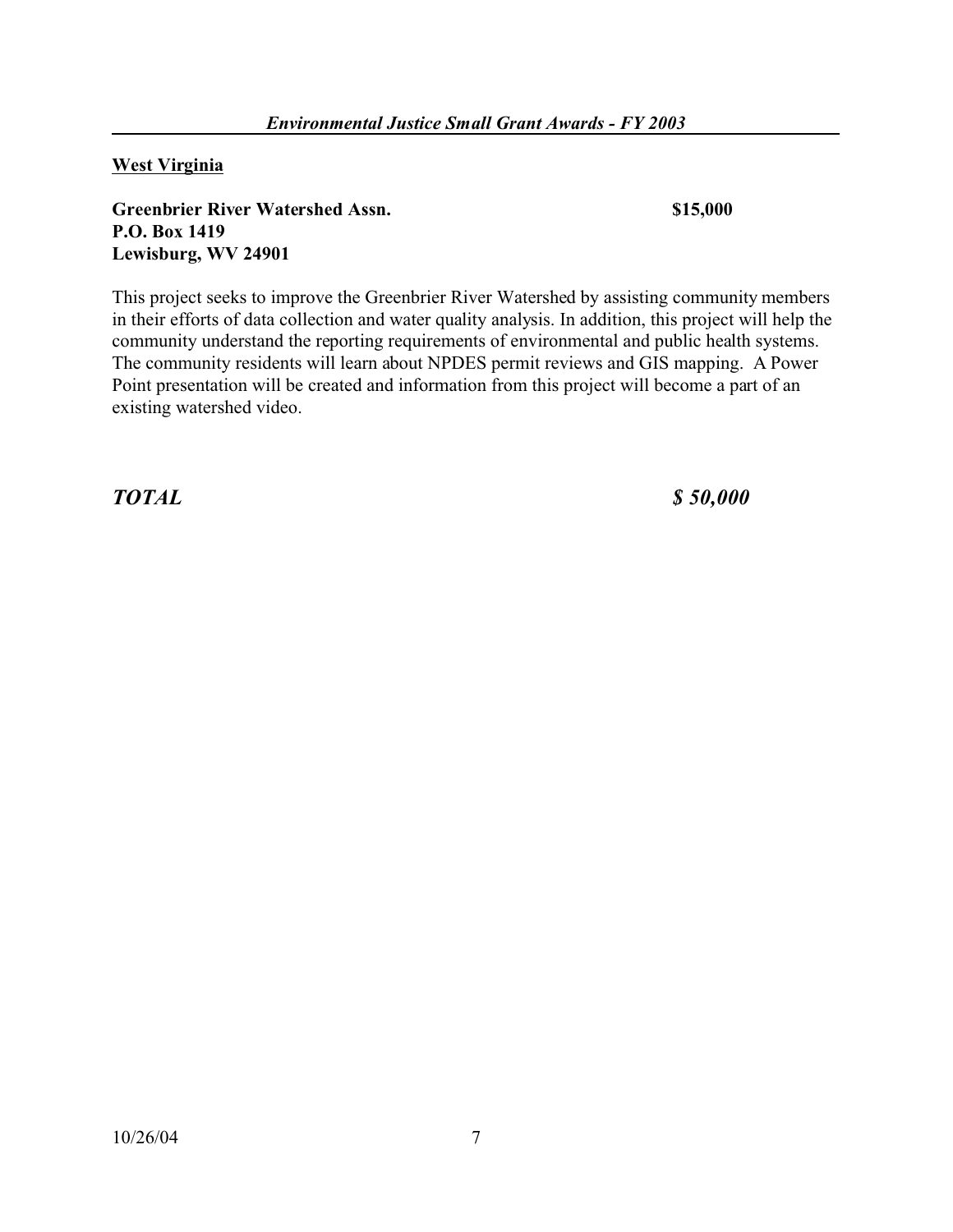# *Region 4 (AL, FL, GA, KY, MS, NC, SC, TN)*

**Alabama** 

**The Door II Community Center 616,667 \$16,667 P. O. Box 1055 Haynesville, AL 36040** 

# **Community Beautification and Education Program**

This project proposes to implement a youth driven environmental awareness program that will compel residents to examine local environmental issues. The current issues of great concern are the air and water quality in Lowndes County. The program will disseminate information on pollution, and the adverse effects of poor water quality. The youth will work to gain countywide participation from government entities, local non profits, businesses, churches, and the media in support of a pollutant-free community. This collaborative effort will deliver services to African American youths, ages 10 through 19.

# **Florida**

**Environmental Conservation, Inc. \$16,667 525 SW 16th Street Belle Glades, FL 33430** 

### **Household Hazardous Waste Outreach Program**

The program will inform and educate the Belle Glades community about household hazardous waste. The residents will be educated about how to identify, store, reduce, recycle and dispose of hazardous waste properly. The program will engage students from the  $7<sup>th</sup>$  and  $8<sup>th</sup>$  grades by conducting hazardous waste surveys in their homes. A one-day community household hazardous waste collection event and an environmental justice summer camp will be organized as part of this project.

# **Georgia**

**Glynn Environmental Coalition \$16,666 P. O. Box 2443 Brunswick, GA 31521** 

# **Education and Training to Reduce Exposure and Health Risks from Contaminated Seafood**

The purpose of this project is to educate at-risk anglers in Brunswick, Georgia and Glynn County area to reduce human risks associated with the habitual consumption of contaminated seafood.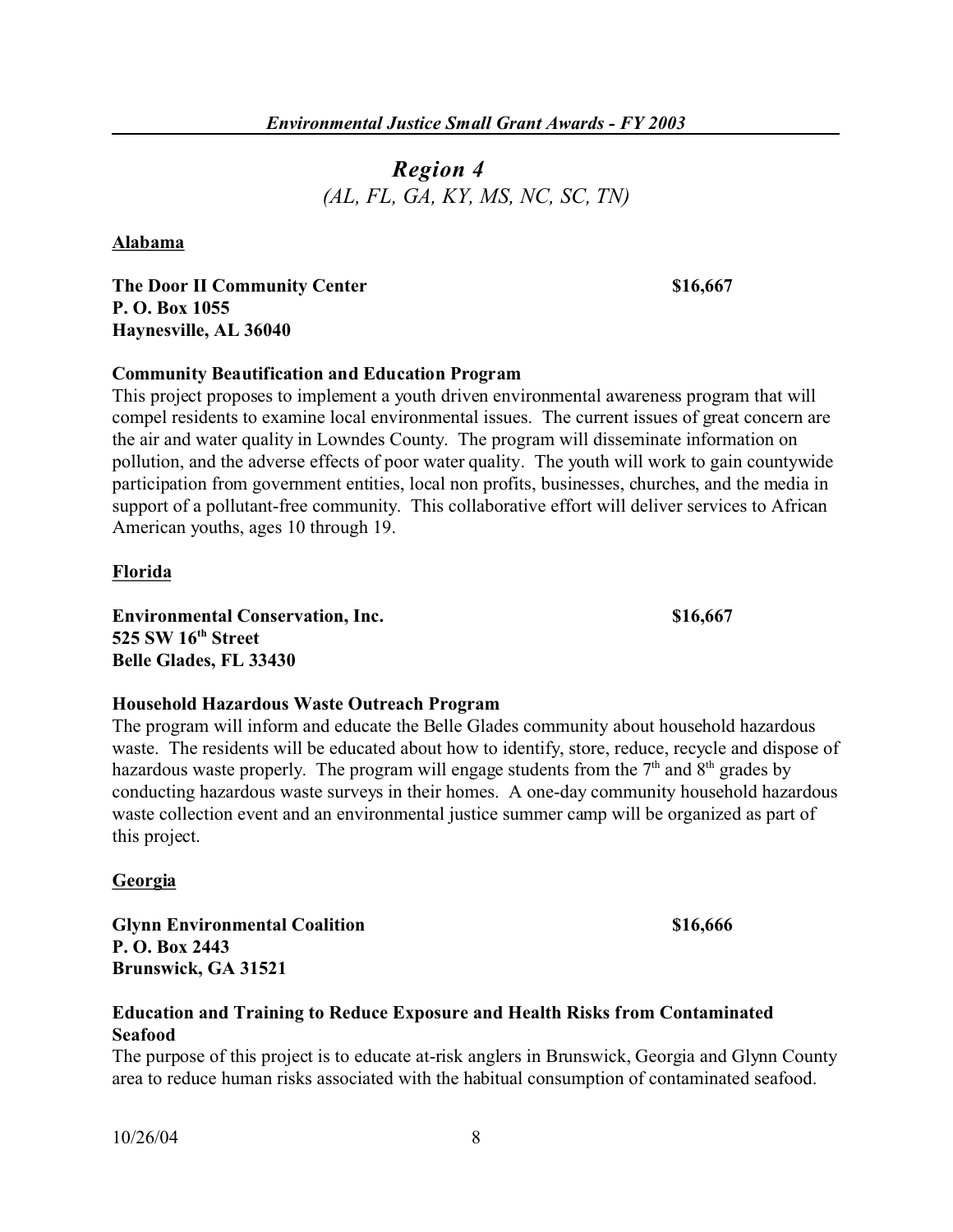The estuary surrounding the Brunswick Georgia peninsula has been extensively contaminated. This project is a partnership between the Glynn Environmental Coalition, the Glynn County Health Department, and the Coastal Resources Division of the Georgia Department of Natural Resources. The need to improve information dissemination about potential health risks associated with the consumption of contaminated seafood by at-risk fishermen, their families and friends were identified by the project partners. Previous studies and education efforts have generally targeted those that recreational fishermen by boat in the area.

# **Kentucky**

**Morehead State University \$20,000**  \$20,000 **Institute for Regional Analysis & Public Policy 150 University Blvd. Morehead, KY 40351** 

### **Assessment and Analysis of Electronic Component Waste in Appalachian Kentucky**  The University will conduct research to further the understanding of electronic waste as it relates to environmental and human health in Appalachian Kentucky. The purpose of the project is to detect, assess, and evaluate the economic and environmental impacts of recycling and the reuses' of electronic waste.

**University of Kentucky 820,000 820,000 Research Foundation 109 Kinkead Hall Lexington, KY 40506-0057** 

# **Environmental Community Garden Project**

The University will address the communities' environmental issues within a two-mile radius of the Paducah Gaseous Diffusion Plant. The University wants to reduce the risks for the population that lives close to the plant and are exposed to the toxic pollutants. Data collected will provide research-based data to answer the community's concerns about garden produce grown in a potentially contaminated soil and promote scientific knowledge for other communities in similar situations.

### **Mississippi**

10/26/04 9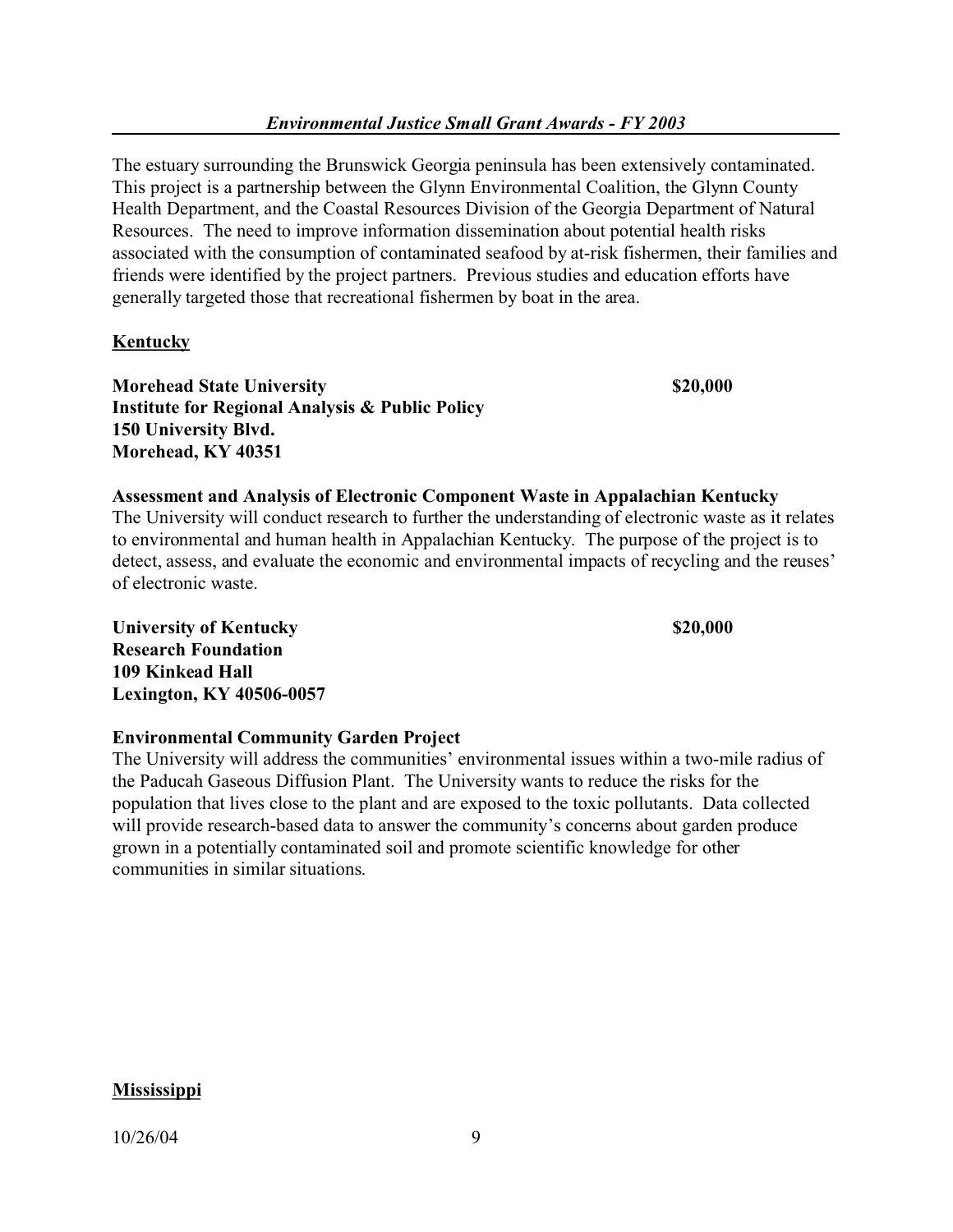# **Center for Environmental & Economic Justice, Inc. \$15,000 336 Rodenberg Avenue, Suite B Biloxi, MS 39531**

**Community Awareness, Mobilization, Implementation Strategy and Health Survey Project**  The state has recently had a wake-up call, as it relates to lead paint and the mandate to eliminate the problem of lead poisoning. The Center will develop a workable plan of lead abatement from homes found with lead during surveys. The project will recruit community stakeholders to work with the lead project to actually conduct lead surveys and provide training to conduct lead abatement in their homes.

# **Tennessee**

**Kingsport Citizens for a Cleaner Environment \$20,000 108 East Main Street Kingsport, TN 37660** 

# **Discovering Our Community**

The goal of this project is to involve the residents of the community in the critical analysis of particular elements of the environmental health in their neighborhood. The residents will also document the history of how the land was used before its residential development. The objectives to be achieved are: (1) designing and conducting a health assessment survey, (2) Training residents to survey fellow residents, and (3) Involving local residents in discussion and development of possible resolution to current environmental issues as they are presented to the community.

# **Vollintine-Evergreen Community Association (VECA) CDC \$20,000 1680 Jackson Avenue Memphis, TN 38107-5044**

# **Cypress Creek Environmental Justice Project**

In 1982, Cypress Creek was designated a Superfund site by the State. Chemical contamination of Cypress Creek from the release of process wastewater by local industries occurred between the 1940s and the 1980s. Based on the history of Cypress Creek, VECA believes a third-party assessment of the local industries study is needed. An assessment, written and presented by an independent evaluator in terms that can be easily understood, will give residents the necessary understanding to utilize the study's conclusions. The project will produce a written report and a community conference to present the evaluator's finding to stakeholders.

*TOTAL \$145,000*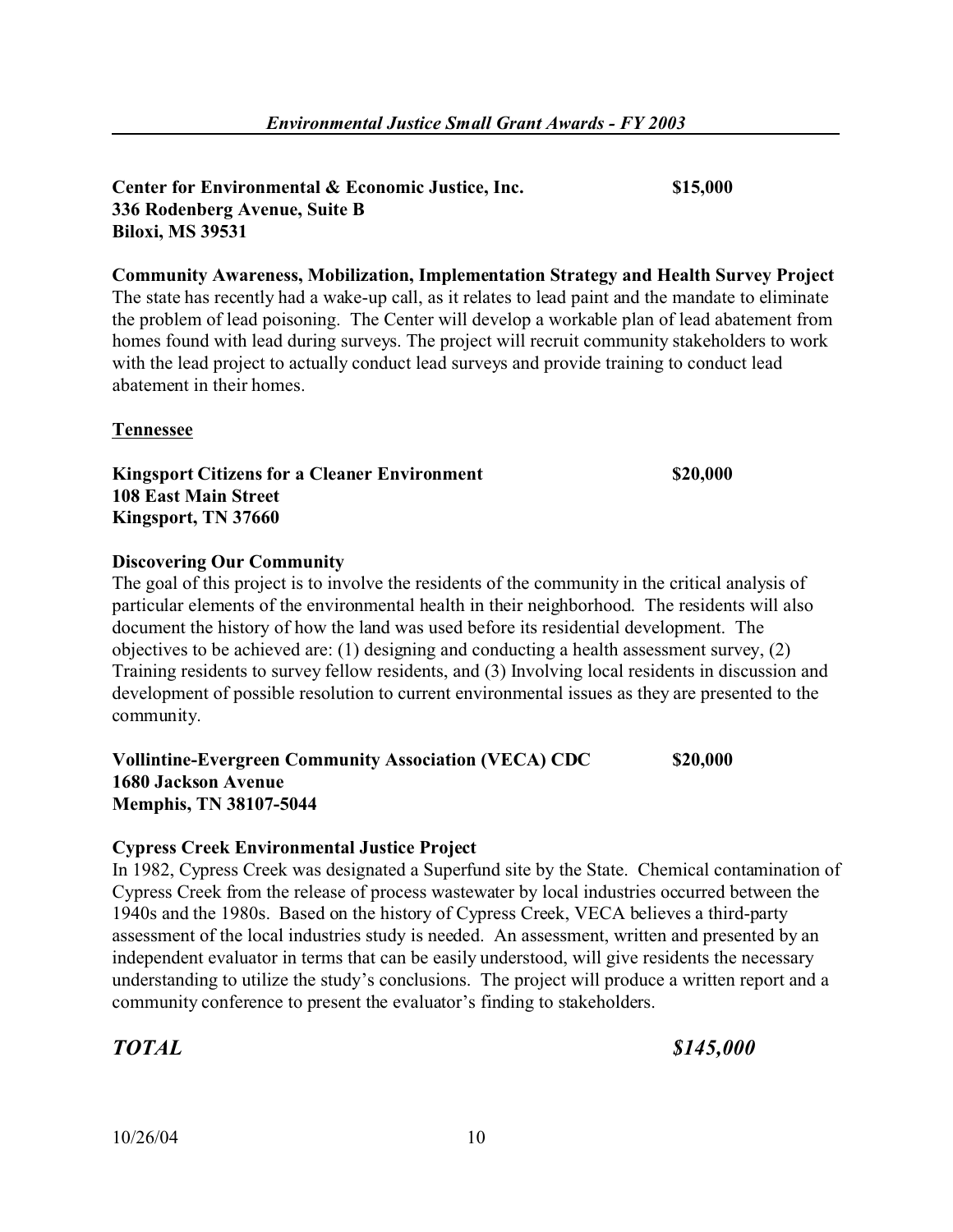# *REGION 5 (IL, IN, MI, MN, OH, WI)*

**Illinois** 

**Generation Green Fund \$9,901 69,901 205 West Monroe, 4th Floor Chicago, IL 60606** 

This project will reduce occupational and environmental exposures for Chicago Public School janitors and students by facilitating the adoption and implementation of a Chicago Board of Education "Green Cleaning" policy. Employees using cleaning chemicals and the students in the schools are being disproportionately exposed to unsafe and unhealthy conditions. The project will facilitate appropriate training, notification of risks, and protection from conventional cleaning products which contain harmful chemicals.

**Southeast Environmental Task Force \$9,969 10100 South Ewing Avenue Chicago, IL 60617** 

The project will educate high school students about the connectivity of air pollution to water pollution while helping to reduce the community's exposure to fugitive dust particles. The project seeks to establish an industry, community, and classroom-based dust generation identification procedure and dust alert system. The dust identification procedure will create a line of communication between residents, community organizations, high school students, and industries to give residents an opportunity to protect themselves and their property from potential dust emissions.

### **Michigan**

**Cedar Tree Institute \$15,000 403 East Michigan Street, Marquette, MI 49855** 

The Institute will coordinate environmental education and coalition-building for Native American Tribes, faith communities, and project partners. This project will: (1) raise awareness about regional mercury impacts (air/water) from municipal and commercial coal-fired electric power facilities including local impacts from interstate air emissions trading, long-range transport and a local Great Lakes Area of Concern (Deer Lake); (2) initiate a community "burn barrel" education program emphasizing the environmental impacts and human health risks associated with dioxins and backyard burning; (3) provide information about the protection and restoration of Lake Superior. The project will have an emphasis on environmental sustainability through individual and community stakeholder actions.

\$15,000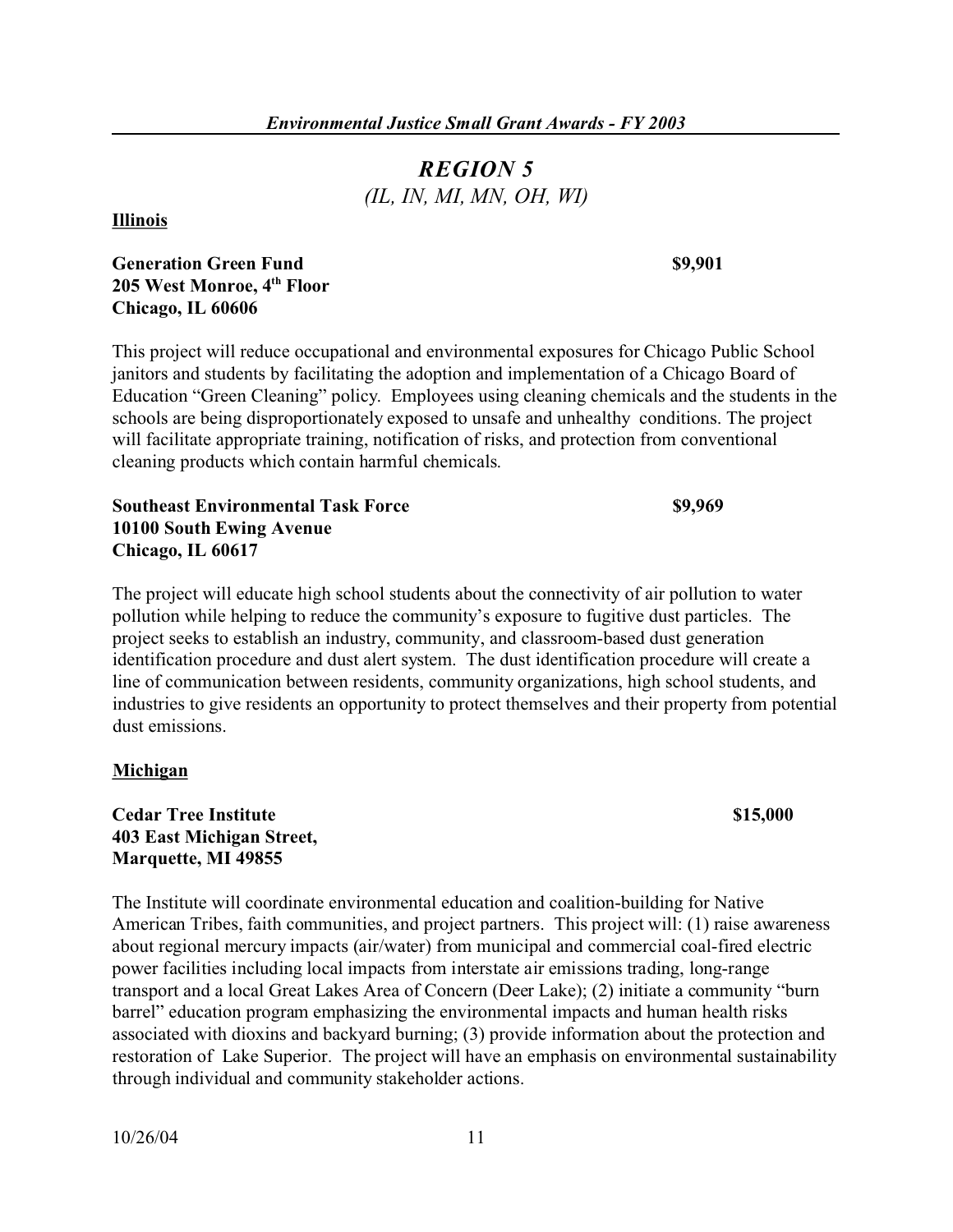**Wisconsin** 

# **Great Lakes Indian Fish and Wildlife Commission (GLIFWC) \$15,000 P.O. Box 9 Odanah, WI 54861**

The project will collect whitefish samples from tribal fishermen. The samples will be tested for contaminants in laboratories, and the results published in tribal newsletters and disseminated during community meetings. Also, GLIFWC will utilize testing results to develop strategies to reduce toxic pollutants in Lake Superior through facilitating tribal participation in the Binational Program and International Joint Commission. This project will serve to address tribal concerns that contaminants in fish harvested from Lake Superior may pose health risks to tribal members, particularly young children and pregnant mothers.

*TOTAL \$49,870*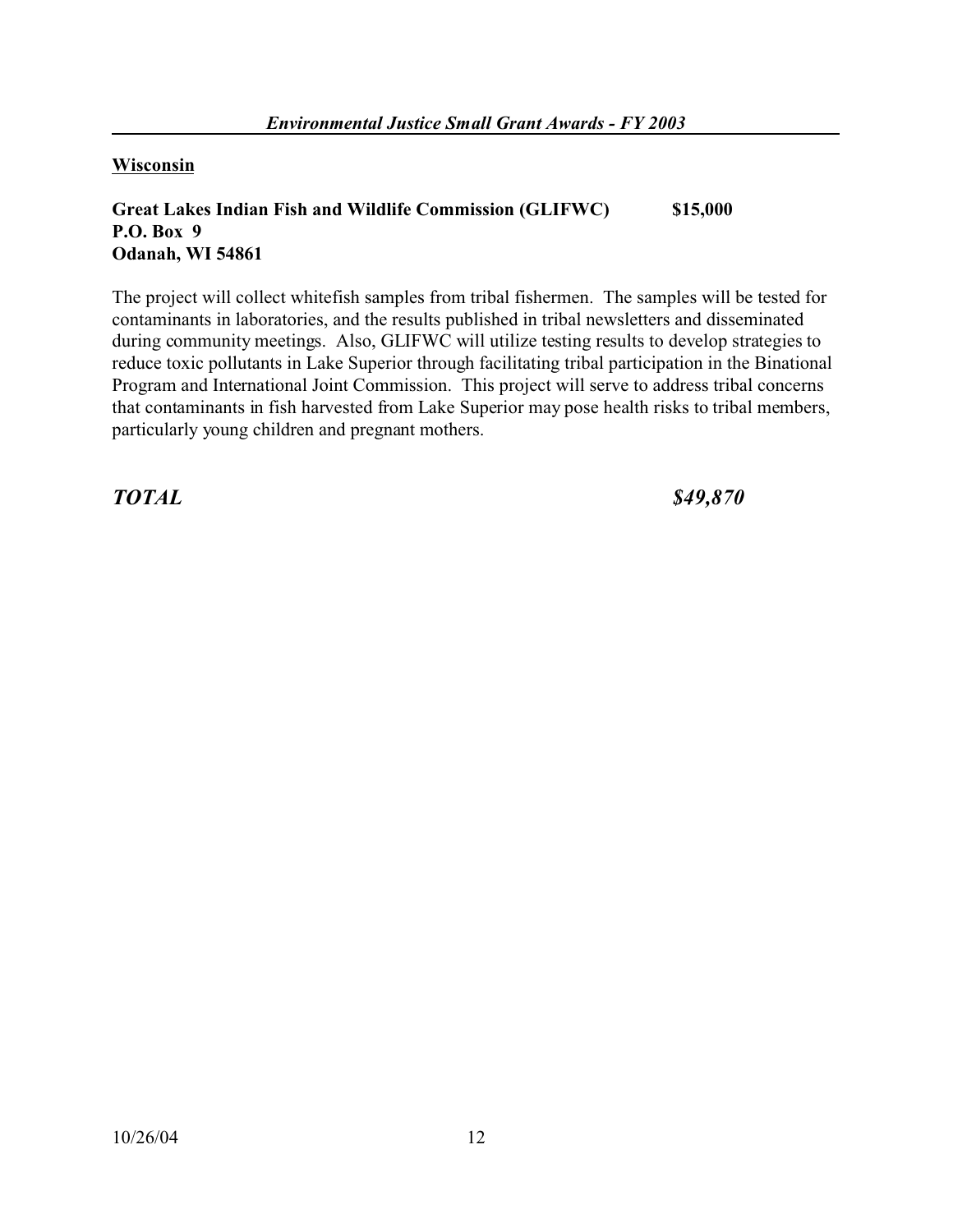# *REGION 6 (AR, LA, NM, OK, TX)*

### **Arkansas**

#### **Arkansas Human Development Corp. (ADHC) \$10,000 300 South Spring Street, Suite 800 Little Rock, AR 72201-2424**

### **Agricultural Workers Environmental Educations**

AHDC in Little Rock plans to provide capacity building skills training and knowledge to community-based organizations, health and non-health organizations and agencies who service the migrant and seasonal farm workers. Developing these skills will enable these organizations to better serve the farmers, growers and seasonal agricultural workers. The program will train health and non-health providers how to assist agricultural workers in accessing the services that will help them regarding pesticides and other environmental problems. The locally placed Ameri-Corps members will be used to establish personal links with migrant and seasonal farm working communities. This personal approach will be most effective for educational information that must be communicated. Education programs will be introduced through a variety of formats, including public workshops, focus groups, fairs and culturally sensitive materials. Community participation will be achieved through the high visibility and distribution of bilingual materials at the appropriate reading level of the migrant and seasonal farmworker population.

#### **Louisiana**

**McNeese State University \$20,000**  \$20,000 **P.O. Box 90655 Lake Charles, LA 70609** 

### **A follow-up Study of Individuals Exposed to Ethylene Dichloride**

The purpose of this project is to evaluate the long-term effects of Ethylene Bichloride (E.C.). Community residents, in the Lake Charles' area, have been exposed to varying amounts of the chemical between 1994 and 1995 for a prolonged periods ranging from 6-18 months. Although physiological effects of E.C. have been studied by NOSH, OSHA, and EPA, little data exists concerning long-term neuropsychological effects (e.g., memory, executive functions and language). The research that does exist has involved small groups of individuals and has produced contradictory results. In the current study, we will evaluate 50 EDC-exposed individuals using standardized neuropsychological instruments to establish a database of documented impairments and guide affected individuals into the medical system for appropriate treatment. The primary investigator and two colleagues will work with two graduate students to conduct and interpret neuropsychological evaluation and provide public awareness meetings.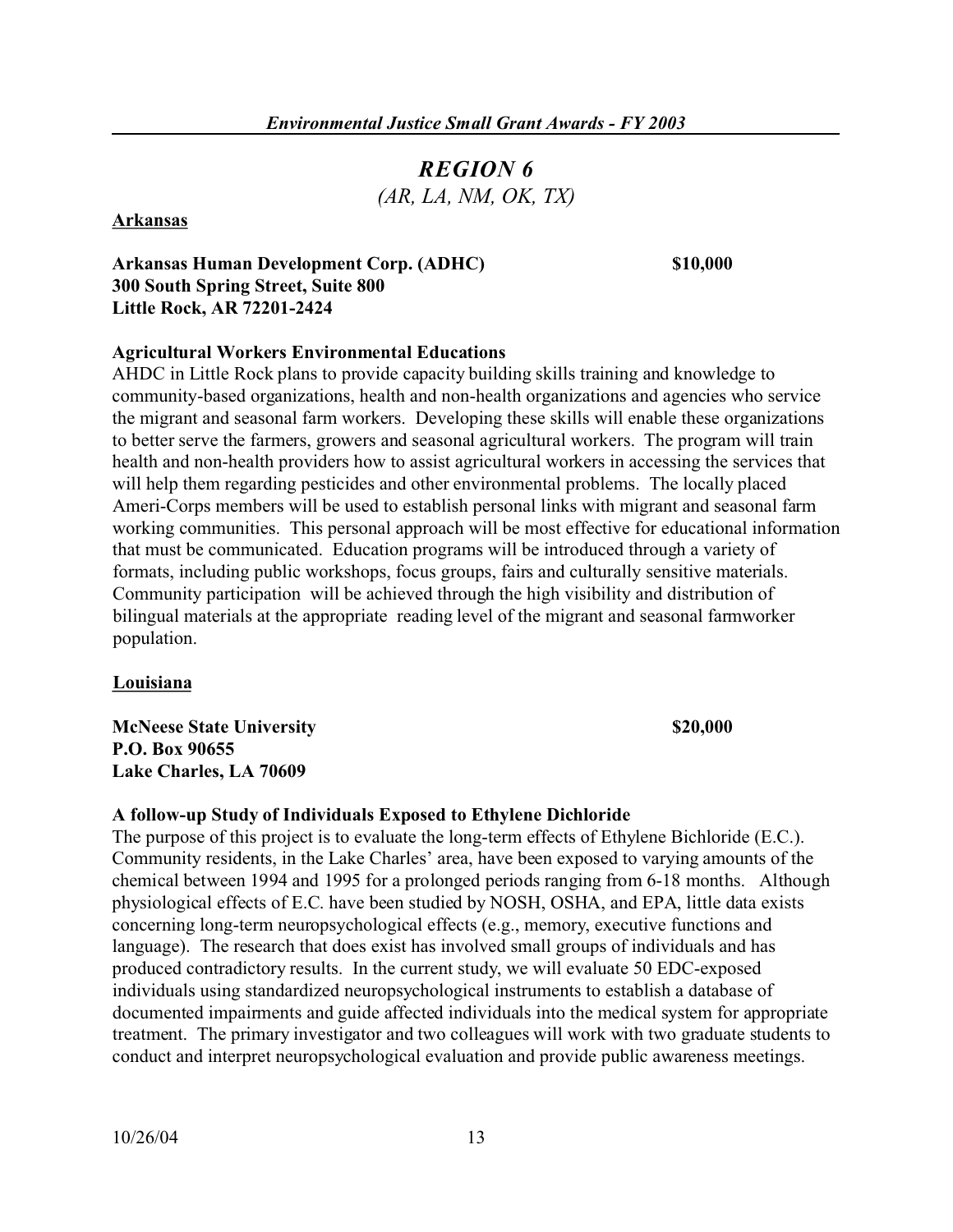The fundamental environment issue focuses on determining if specific individuals and the community at large suffer from or remain at risk to secondary EDC exposure.

# **New Mexico**

**Dona Ana County Colonia Development Council \$10,000 10500 Monte Vista Las Cruses, NM 88001** 

This grassroots organization will be developing and implementing a train-the-trainer and community organizing initiative to increase community capacity to respond to threats of importing waste from outside the state to landfills in their neighborhoods. The aim of the initiative is to educate Colonia residents in Las Cruces, who are primarily Hispanics, about environmental issues facing their communities. The project also seeks to help the community develop the skills to address these concerns through critical thinking, problem solving, active participation and engaging in the political system. The training component of the initiative is a train-the-trainer effort designed to teach Colonia residents to: (1) identify potential environmental exposures and hazards involving air, water, solid waste and toxins in their communities; (2) access information about environmental conditions in their communities; (3) engage the political system to promote environmentally safe policies and to address unsatisfactory environmental condition in their communities and (4) take action to prevent environmental exposure to toxins and waste due to unhealthy community practices as outlined in the New Mexico Department of Health Strategic Plan.

### **La Cienega Valley Citizens for Environmental Safeguards \$20,000 48 Camino Montoya #A Sante Fe, NM 87507**

# **Communities Survey on Local Contaminants**

Hazardous contaminants threaten the water supply of communities downstream and downwind from Los Alamos National Laboratory (LANL) and residents, primarily Native American and Hispanic, in the region, are not well informed of the problem. The goal of this research project is to develop an independent survey of the communities surrounding LANL. The survey will assess and evaluate the perception of the community about the effects and risks to human health from hazardous substances. The survey will also help identify their perceptions as to the presence of hazardous substances in the water and air near Santa Fe. The research project is being conducted to assess the knowledge and understanding of the community residents about the contaminants affecting the communities. The results of the survey will help enable the community to focus on the public health and socioeconomic issues affecting their community.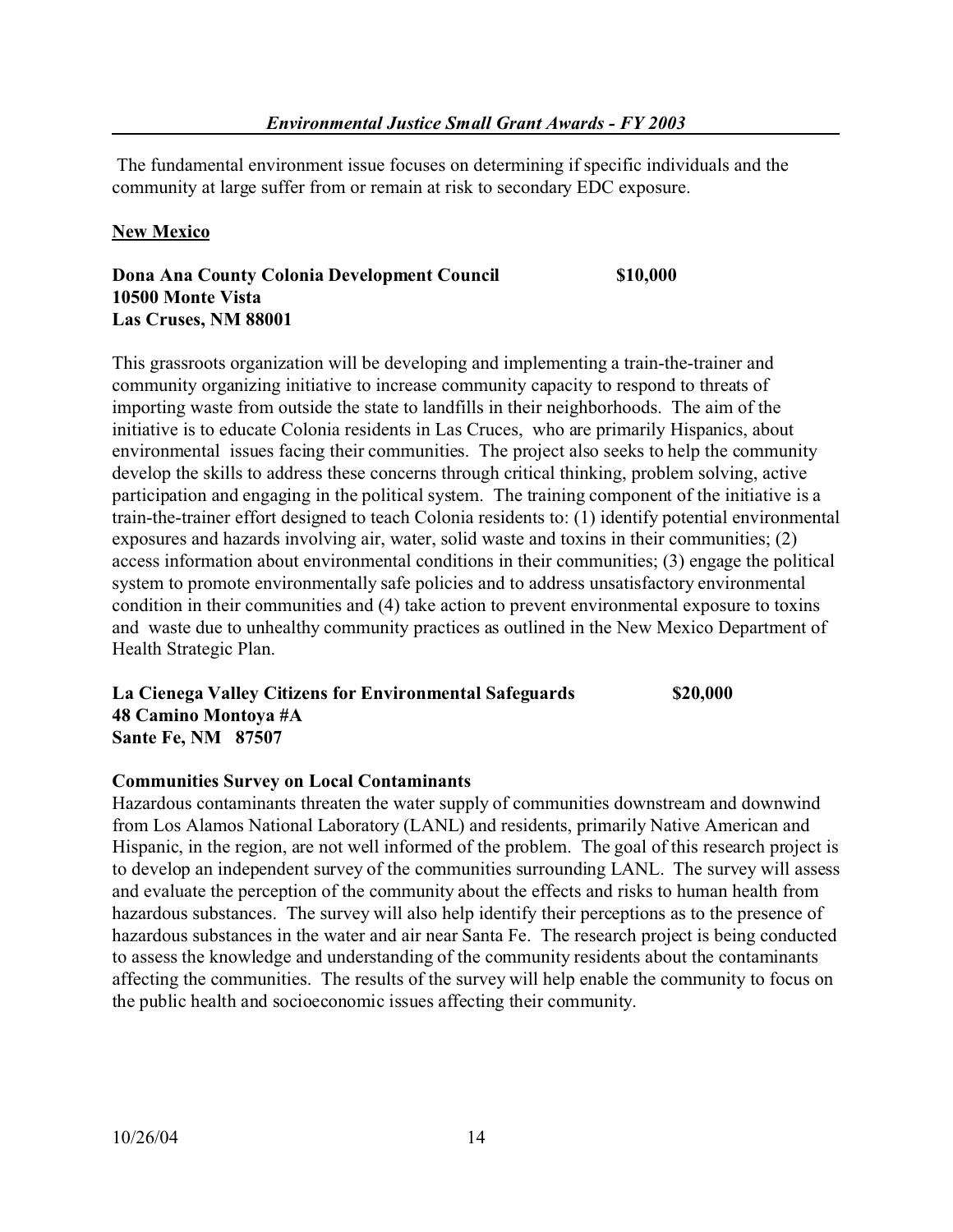# **Sawmill Advisory Council \$10,000**  \$10,000 **930 20th Street, NW Albuquerque, NM 87104**

# **Sawmill Environmental Justice Project**

The Sawmill Advisory Council in Albuquerque is a nonprofit organization that seeks to address a gamut of long-standing environmental issues. The community of Sawmill/Wells Park neighborhoods currently suffers, and has historically suffered, from environmental health risks and hazards (i.e., toxins and poor water quality). The community is insufficiently involved in decision-making processes and believes that they are bearing disproportionately high and adverse effects from the negative environmental consequences resulting from industrial and commercial operations near their homes. This project seeks to expand effective, communitybased, community-driven capacity by: (1) stakeholder mapping; (2) training leaders to access public health information systems and public environmental data and (3) establishing a community oversight committee to disseminate health and environmental information. The oversight committee will also guide the designing and implementation of advocacy dialogues with all accountable City and State environmental policy making organizations.

### **Oklahoma**

# **Retired Educators for Youth Agricultural Programs \$10,000 7510 N. Broadway, Suite 203 Oklahoma City, OK 73116-9031**

### **Solid Waste Education**

This community-based organization's mission is to increase opportunities for culturally diverse youth in agriculture in the rural areas of Bristol, Newly and Gypsy, in Creek County, Oklahoma City. They will promote management practices that will help improve and prevent roadside dumping in the community A REAP paraprofessional and students will actively identify roadside dump sites and host workshops addressing solid waste management in their own communities. REAP will work with an Oklahoma State University solid waste disposal specialist to provide educational material and resources addressing solid waste management. TOLA is a 501 is a (c) (3) non profit organization that will assist REAP students to distribute educational material and coordinate an educational workshop addressing solid waste management in under served communities. REAP will coordinate a committee consisting of OSU, NARCS, TOLA and residents. This committee will provide technical support to communities researching alternative methods to manage solid waste. Youth participating in Retired Educators for Youth Agricultural Programs ( REAP) are actively involved with 4-H and Future Farmers of America (FFA) projects.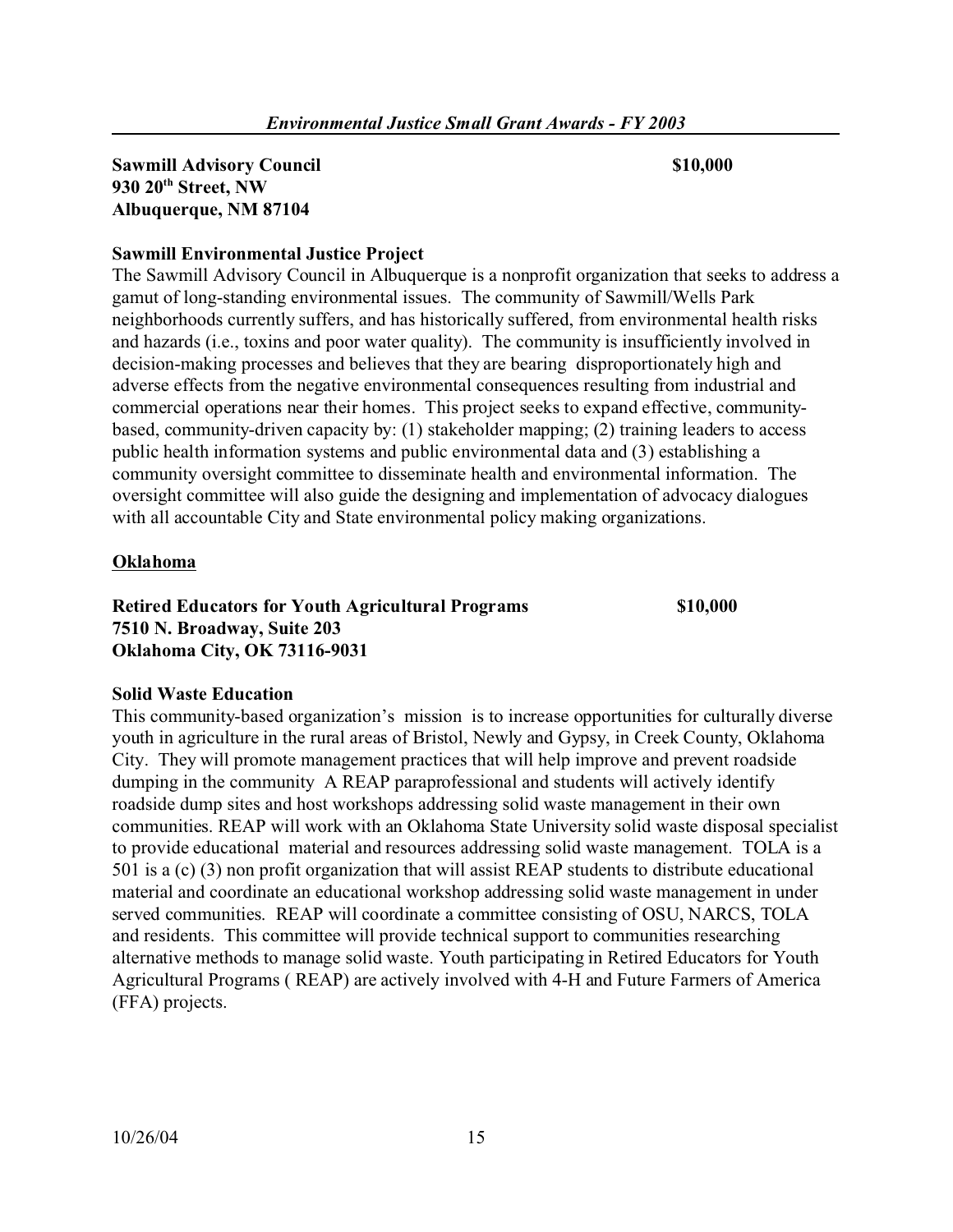# **Texas**

# **Greater Austin First Tee \$10,000 \$10,000 8121 Bee Cave Road, Suite 102 Austin, TX 78746**

The project will work with the youth on the following efforts: (1) implementation of an innovative Turf Management and Water Resources Protection Plan; (2) collaboration with the City of Austin and its effluent water re-use program; (3) redevelopment of a closed municipal solid waste landfill; (4) creation of an open space and nature preserve in a neighborhood that lacks such facilities; and (5) education of the TFTGA participants, their families, partner schools and organizations as well as the surrounding neighborhoods about the benefits of environmentally friendly use and maintenance of public open space. The First Tee of Greater Austin's (TFTGA) Green Space Management and Water Re-Use Program provides TFTGA the opportunity to use its newly developed golf-learning center site for several environmental initiatives. The First Tee is a nonprofit organization that reaches out to under served youth in Austin. TFTGA deliberately chose to construct its first golf-learning facility in East Austin, an under served area of metropolitan Austin, which included a closed municipal solid waste landfill, as an example of successful redevelopment.

*TOTAL \$90,000*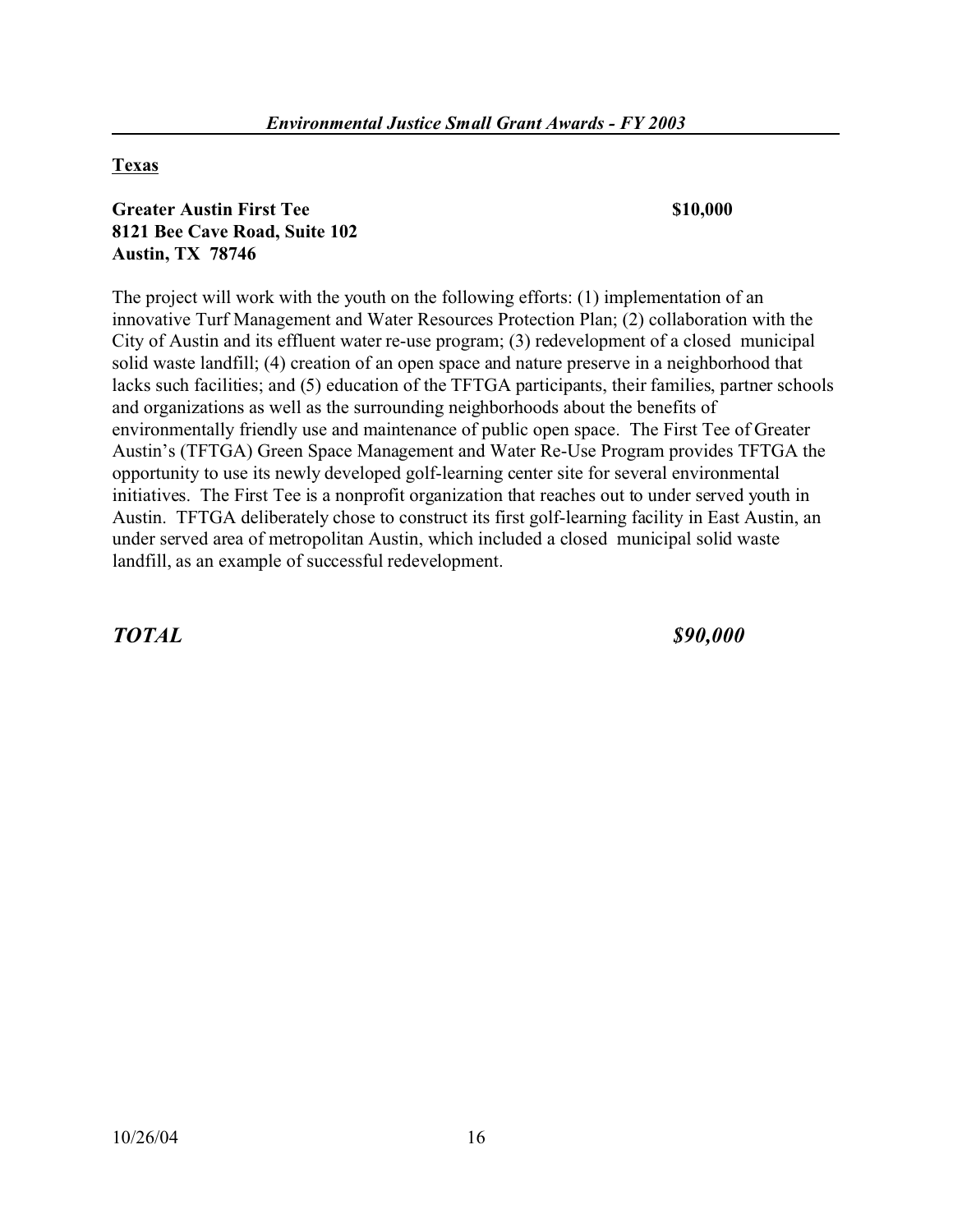# *REGION 7 (IA, KS, MO, NE)*

**Kansas** 

### **Friends of the Kaw, Inc 515,000 <b>S15,000 P.O. Box 1612 Lawrence, KS 66044**

This public education project will provide necessary information regarding water quality and fish consumption to the affected communities along the Kaw River. The objectives include: (1) reducing the consumption of chlordane and mercury contaminated fish to recommended levels through a targeted education campaign, and (2) researching and compiling the ecological, public health, geographic, demographic, historic, cultural, land use, recreational use, and health/pollution status of the Kansas River.

### **Missouri**

#### **Area Resources for Community and Human Services (ARCHS) \$15,000 4236 Lindell Blvd., Suite 400 St. Louis, MO 63108**

The primary purpose of this project is to support the involvement of community residents in developing strategies for neighborhood-based pollution prevention projects. This project focuses on air and water quality improvements by helping residents conduct research, receive training, and coordinate public awareness. The objectives of the project include: (1) increasing residents and business participation in developing strategies to address solid waste reduction, pollution prevention, recycling, and (2) develop strategies to address air and water quality issues.

# **Madison County Health Department 806 West College St. Fredericktown, MO 63645**

#### \$20,000

The plan is to continue the Madison County Environmental Roundtable as a forum of communicating with the local residents, to educate the residents about safe remediation of hazards, such as lead-based paint, and to decrease the apathy about the lead hazards in the mining community, thereby assuring all can live, work, and play safely in a healthy environment. The affected communities are rural communities near old lead mining sites. The residents in these communities are not aware of, nor are they involved in the decisions made regarding the cleanup of the sites and the associated health issues.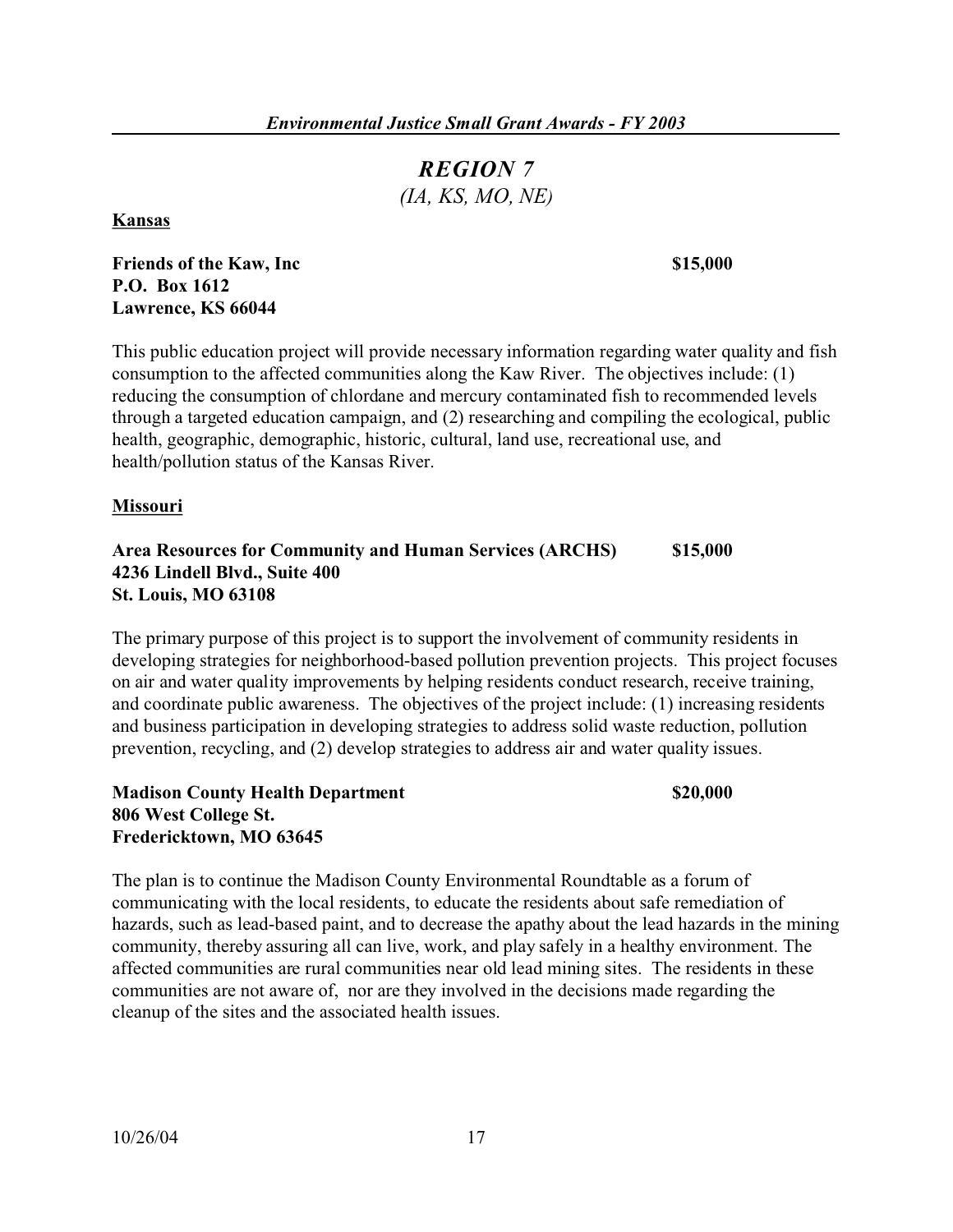## **Nebraska**

**Central Nebraska Community Services, Inc. \$14,649 P.O. Box 509 626 N Street Loup City, NE 68853** 

The goal of this project is to inform and educate 100 persons in the effected communities, on the environmental hazards of radon in the air, and Coliform bacteria, lead and nitrates in the water. The project director will regularly attend quarterly Health Services Advisory committee meetings. They will also test 20 private rural water wells for the existence and levels of coliform bacteria, lead and nitrates Radon remediation will be provided in five homes that have radon levels tested at or about 10.0 pCi/L

**Lead Safe Omaha Coalition \$19,957**  \$19,957 **2505 North 24th St. #223 Omaha, NE 68110-2279,** 

# **"Helping Kids to have an Environmentally Healthy Home - Environmental Hazardous Substances Awareness and Reduction Projects"**

The purpose of this project is to inform and educate the community in the Omaha/Douglas County area about the dangers of hazardous substances, lead poisoning, and environmental hazards. The goals of the project include: (1) providing 15 lead paint inspections/assessments: (2) referring families in need of lead-based paint related services to the appropriate organizations for assistance; (3) holding five home-based daycare providers' workshops on lead hazards, and (4) expanding the scientific knowledge and understanding about hazardous substances through various communication mechanisms such as public television, a speakers' bureau, and website information.

*TOTAL \$84,606*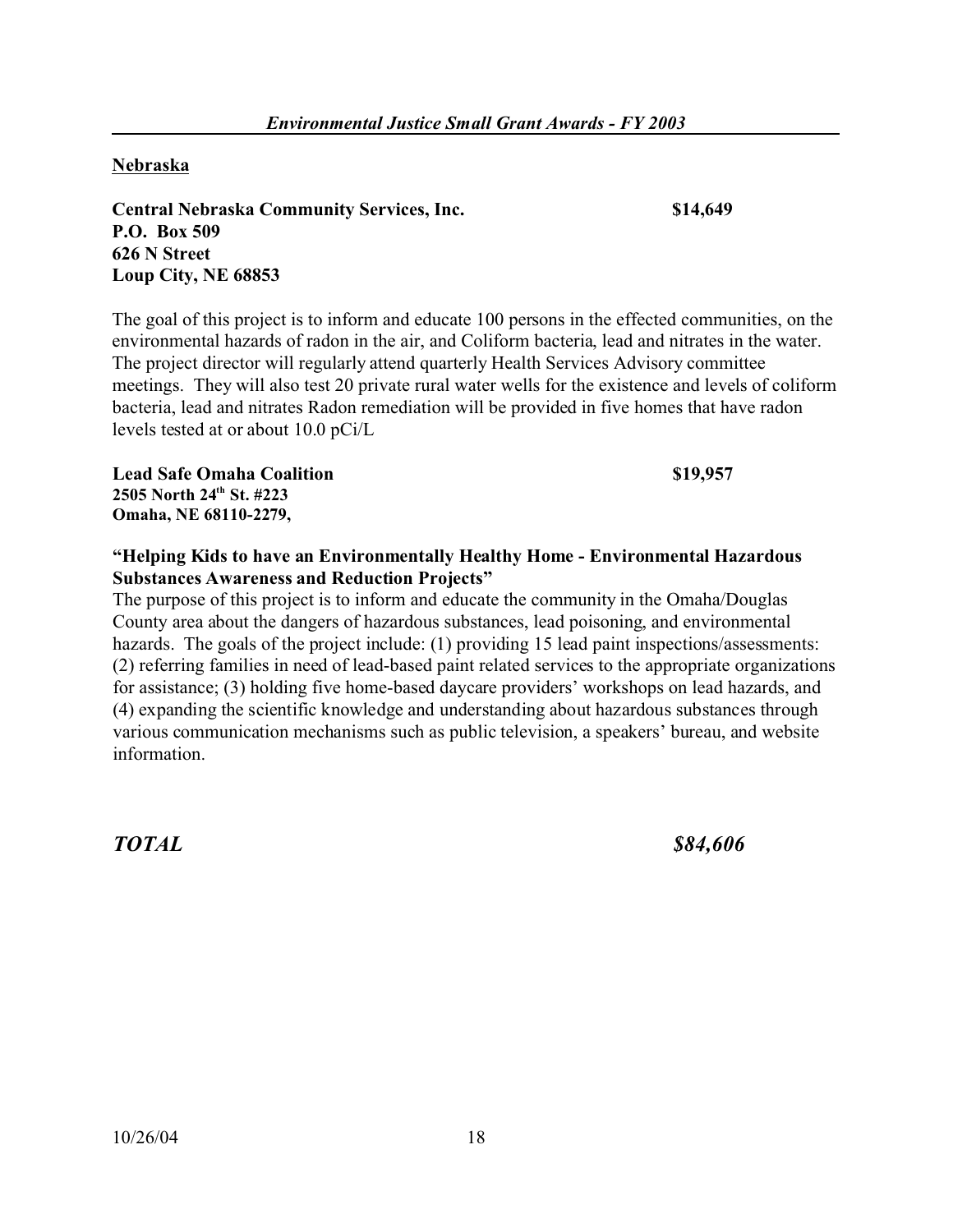# *REGION 8 (CO, MT, ND, SD, UT, WY)*

**Colorado** 

**Cross Community Coalition/COPEEN \$19,600 2332 E. 46th Avenue Denver, CO 80216** 

### **Research health effects of toxins from vehicle exhaust**

The funds will be used to conduct research on the health effects caused by living close to highways. Research will also be conducted on how other communities are using alternative resources to combat the health effects of living close to heavily polluting freeways. The results of the research will identify environmental and health effects of constructing an elevated toll road that will run directly through neighborhoods that are already bisected by an existing elevated portion of the highway. The toll road is planned to run along I-70 from the I-25 interchange to the Denver International Airport. The research data will facilitate the community's involvement in the Environmental Impact Study (EIS) process with Colorado Department of Transportation, other decision makers and local political officials.

**Resolve, Inc.**  $\qquad$  **814,980 600 17 17th St., Suite 2800 Denver, CO 80202** 

#### **Canon City Collaborative Forum**

The goal of this project is to use a neutral facilitator who will convene the Canon City Collaborative Forum to do an initial situation assessment. In this assessment, the Forum will work to identify issues of concern, deliberate on technical questions and will design a collaborative, consensus-building process through which lasting environmental decisions in Canon City can be made. The formation of this organization, which will collaboratively explore scientific information regarding human and environmental health, would lend to not only shared understanding but would begin to lay down a foundation of trust among the polarized actors in this community.

**Rocky Mountain Youth Corps**   $\qquad 811,704$ **P.O. Box 775504 Steamboat Springs, CO 80477** 

### **Uinta Water Sampling Project**

The central purpose of this project is to do water sampling in the Uinta Wilderness to maintain the continuity and build on the accomplishments of the 2002 EJ small grant project. This funding will: (1) maintain a data collection regime for the revived database on the Ashley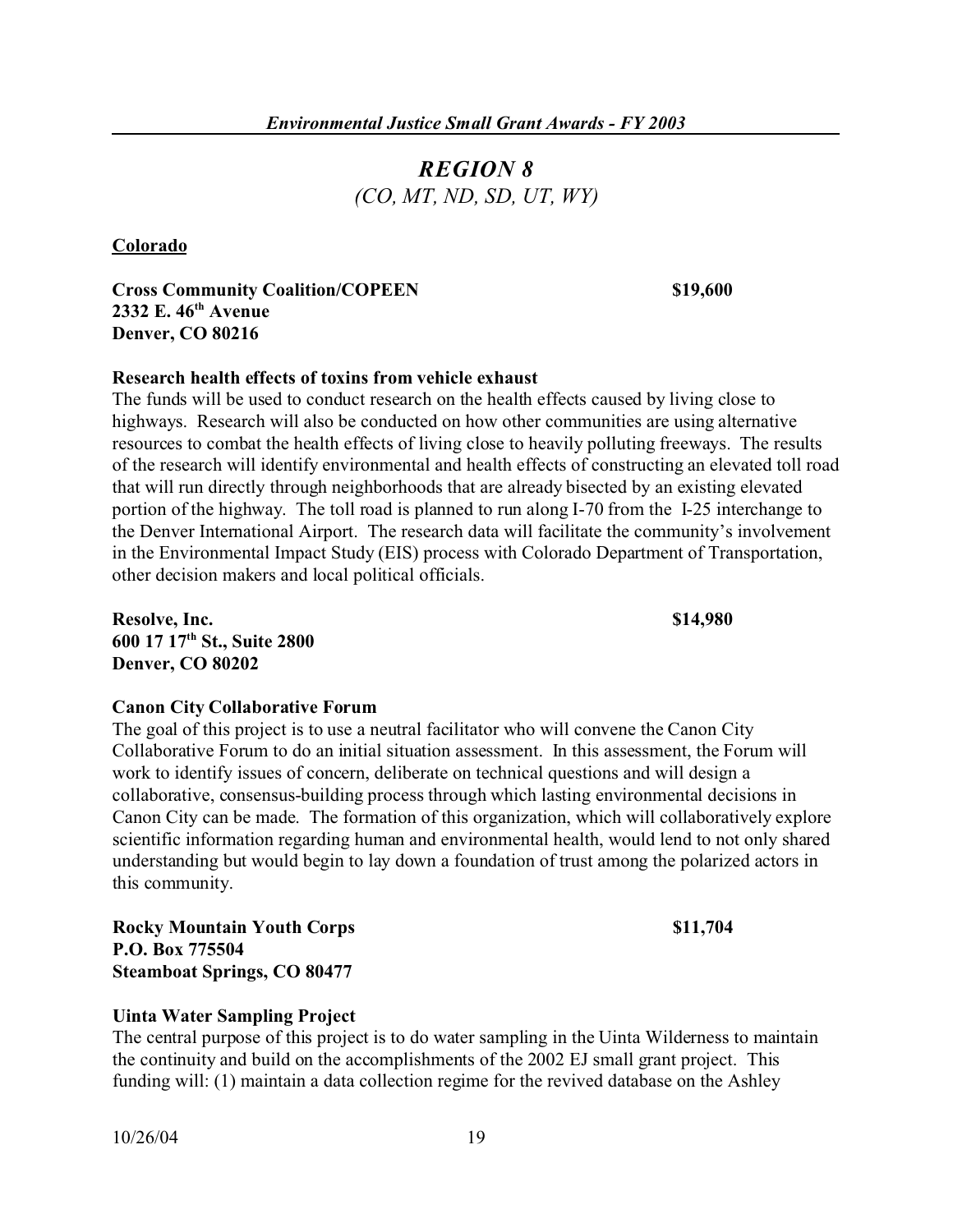National Forest; (2) strengthen a healthy, though fledgling, community-based partnership between the USDA Forest Service, the Northern Ute Fish and Game Department and the Ute Conservation Corp; and (3) provide employment and education opportunities for young adults of the Northern Ute Reservation. This project will provide an affordable workforce to the USFS and provide employment and education opportunities to indigenous youth while promoting land stewardship.

# **Utah**

**Utah Federation for Youth, Inc. \$20,000 350 South 400 East, Suite G4 Salt Lake City, UT 84111** 

# **Hazardous Substance Research Project - 900 South Rail Line**

This project focuses on the 900 South Rail Line Hazardous Substances Research in Salt Lake City. Youth project participants will: (1) receive training to help them to research what substances are being carried on the trains; (2) identify hazardous substances through visual and video recordings of placards on trains and through contact with Union Pacific representatives; (3) analyze recorded data and enter it into a computer database; (4) research the effects of a spill or accident involving each substance and what the implications would be for the surrounding neighborhood; (5) research what actions community members should take in the result of a spill or accident; (6) compile results and make findings available for presentations; (7) publish the results in a bound report; and (8) keep a journal of activities that will be used to create a model that can be used by youth nationwide conducting research in their own neighborhoods.

### **Utah Society for Environmental Education \$20,000 350 South 400 East, Suite #GA Salt Lake City, UT 84111**

The goal of the project is to understand how air quality affects the communities on the west side of the Salt Lake Valley. The project will identify the air quality concerns of the community and how to address these communities to combat the air quality problem. This will be achieved through developing partnerships with individuals involved in these communities, developing and conducting a research survey of at least 200 people to determine the extent to which community members are aware of and knowledgeable about air quality issues. The results of the research will be made available to the public.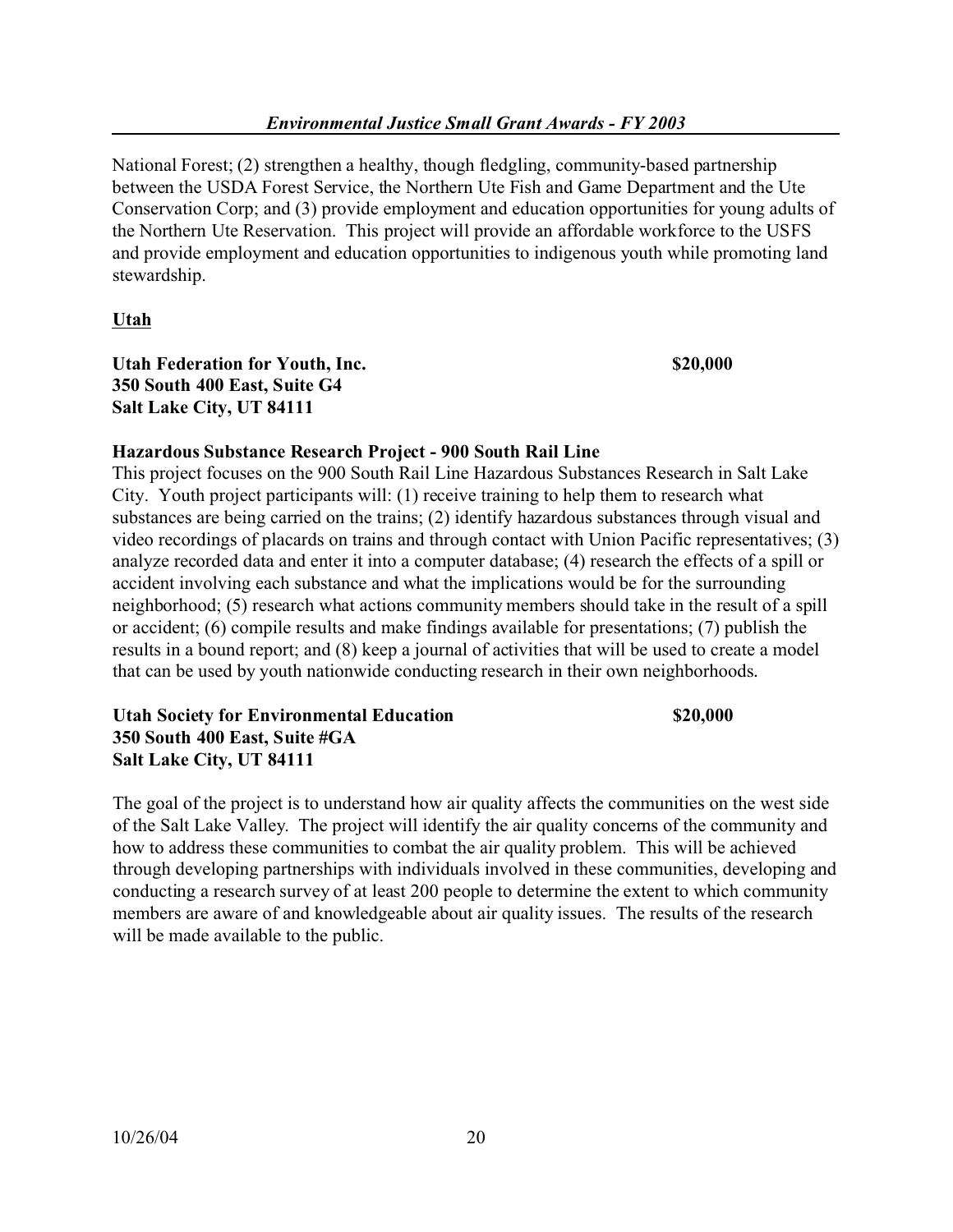#### **South Dakota**

**Great Plains Restoration Council \$15,000 P.O. Box 1206 Fort Worth , TX 76101** 

#### **White Horse Creek clean up in South Dakota**

This project will seek to clean up White Horse Creek, by working to remove cattle from the immediate watershed, especially where pens contribute to waste runoff. The cattle industry is one main contributor to water pollution on Pine Ridge Indian Reservation in South Dakota. The community, members of the Wahancaka Yapi *tiospaye*, will also be organized to clean up debris and trash currently clogging up additional points of the creek. This effort is focusing on at least the 5 miles of White Horse Creek upstream of Mendelson Valley. White Horse Creek is used in a variety of ways. It is used by Oglala Lakota children to swim in, for cultural ceremonies, the native prairie wildlife relies on the creek for survival, and some residents draw and filter water from the creek for human drinking.

#### **Wyoming**

**City of Laramie, Public Works Department \$8,316 P.O. Box C Laramie, WY 82073** 

This project will include public education and outreach about safe drinking water, septic maintenance, and water well maintenance. Regular testing of well water and maintenance of septic systems is critical to ensure a safe, reliable supply of drinking water, free from contamination. The community residents in Albany County will learn the importance of maintaining septic systems and will be given discounts for septic system pumping and water quality analysis. This project will also help to support public education efforts to owners of private dumps by providing warnings and information about the potential negative health effects. As a follow-up to these education efforts, the project will also assist in the clean up efforts to remove these sources of toxic substances.

*TOTAL \$109,600*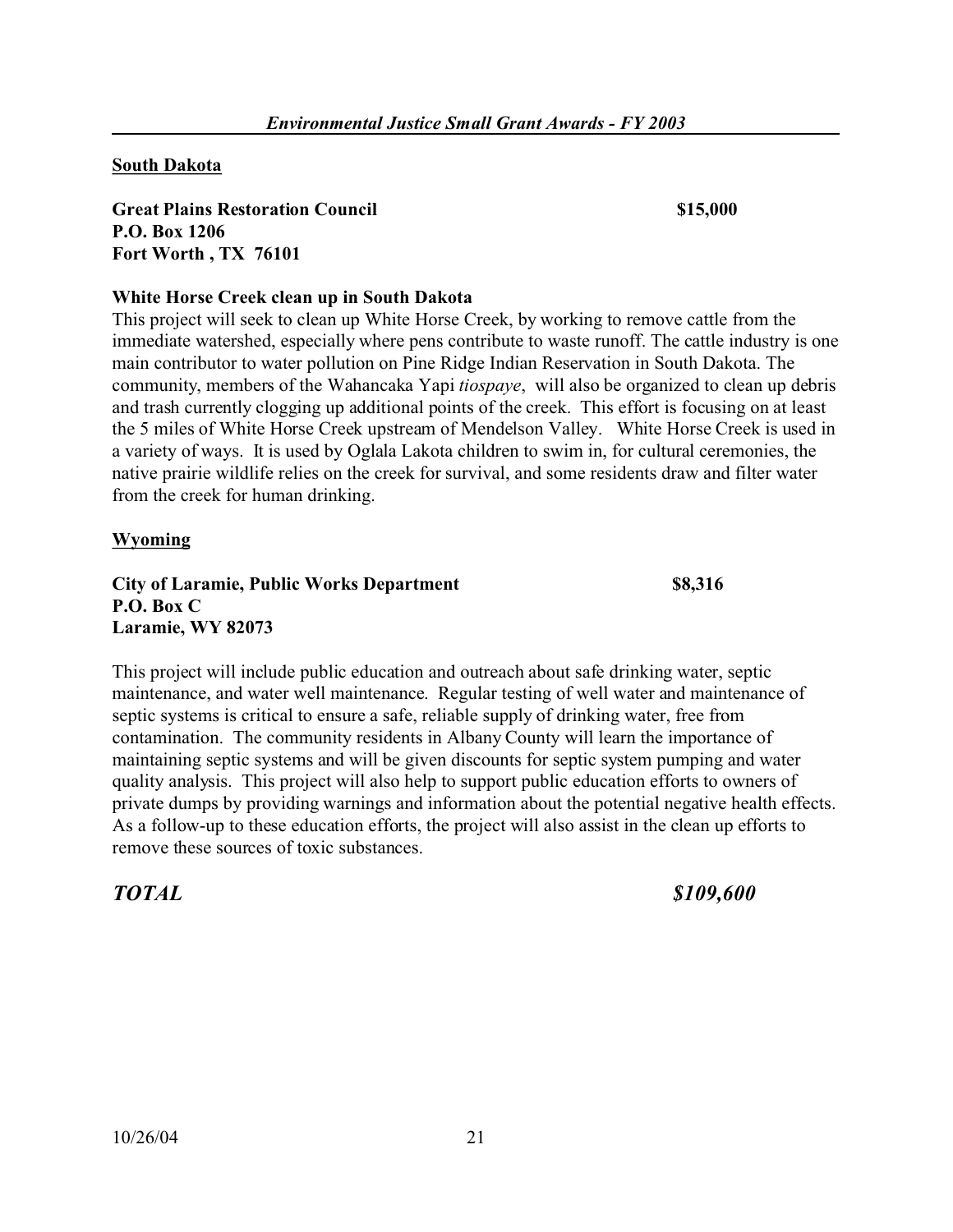# *REGION 9 ( AZ, CA, HI, NV, GM, AS)*

**Arizona** 

# **Just Transitions Alliance (JTA) \$20,000 1328 U Street, NW Washington, D.C. 20009**

The purpose of this project is to conduct research to document particulate matter in the air, heavy metals in the soil, and chemicals in local water associated with APC emissions and pesticide spraying by the State/Residents of Rilito, AZ. The research will establish a community-driven protocol to conduct health surveys of workers and community residents. The survey will document health concerns and will lead to an action plan to address health concerns and business and agency practices that contribute to environmental hazards.

**California** 

American Lung Association of San Diego **\$10,000 and Imperial Counties 2750 Fourth Avenue San Diego, CA 92103** 

### **Mid City Chollas Park Dump Site and Research**

This project will conduct further research to detect and assess hazardous air emissions from the Mid City, Chollas Park area of San Diego. This project will collect hazardous air emissions data from the Chollas Park area to determine the specific levels of hazardous contaminants. A report will be compiled that presents the results of the hazardous air contaminants and evaluates the risks to respiratory health to nearby residents of Mid City. The Chollas Park area was once a former dump site converted to a park. Nearby schools and residents are concerned about airborne emissions of hazardous contaminants. Mid City is a low-income diverse community located in the central inner city region of San Diego.

**City and County of San Francisco \$20,000 Bayview Hunters Point Community 11 Grove Street San Francisco, CA** 

#### **Air Monitoring Project (Bay-CAMP**)

The goal is to gather ambient air quality data and use this data to implement measures that will improve the air quality in the Bayview Hunters Point community. The community-based organization, Literacy for Environmental Justice will conduct outreach and education. The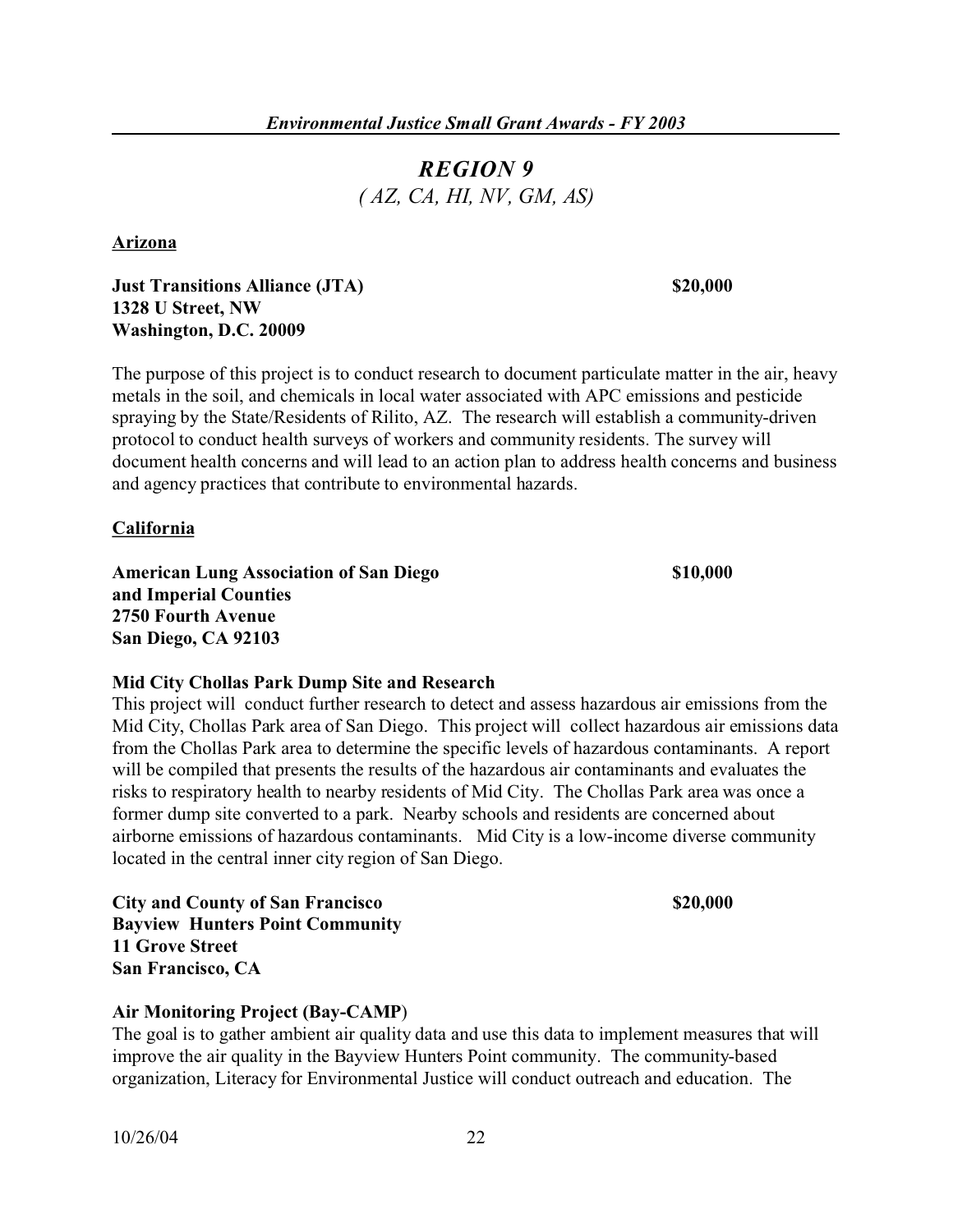information will be about monitoring data, health effects and sources of pollution reported throughout the project. A "State of the Air Report" will be written to support community, government and industry initiatives that address the air quality issues in this distressed community. Bay-CAMP is a partnership of the City of San Francisco, Literacy for Environmental Justice, the California Air Resources Board and the Bay Area Air Quality Management District (BAAQMD).

# **City of Richmond Public Services 601 Canal Blvd. Richmond, CA 94801**

This project will identify "hot spots" in the neighborhood where illegal dumping of solid waste is endangering local residents. In this community there also exist regional sources of air pollution and water pollution that drain into and contaminate the San Francisco Bay.

# **Environmental Center of San Luis Obispo (ECOSLO) P.O. Box 1014 San Luis Obispo, CA**

This project will examine pesticide safety training programs and find more effective alternative ways to help workers obtain, understand and retain the information. This safety information is provided to the Farmworkers, including the Spanish speaking migrant farm workers, who work closely with pesticides and risk contaminating themselves and their children if they misunderstand pesticide safety information.

**Fuerza Campesina/Empowering Lives, \$15,000 Building Communities 653 W. Main Street, Suite E El Centro, CA** 

This project will conduct a train-th-trainer program on pesticides and safe drinking water issues for agriculture workers in the Imperial Valley and their families.

**Planning and Conservation League Foundation \$10,000 926 J Street, Suite 612 Sacramento, CA** 

\$15,000

### **Environmental Justice Land Use Project**

The purpose of this project is to conduct research to better educate disenfranchised communities to better represent themselves and their issues in land use and public participation**.** The study will also identify how to best provide technical assistance to EJ communities in the Sacramento area to facilitate their participation in land use decisions.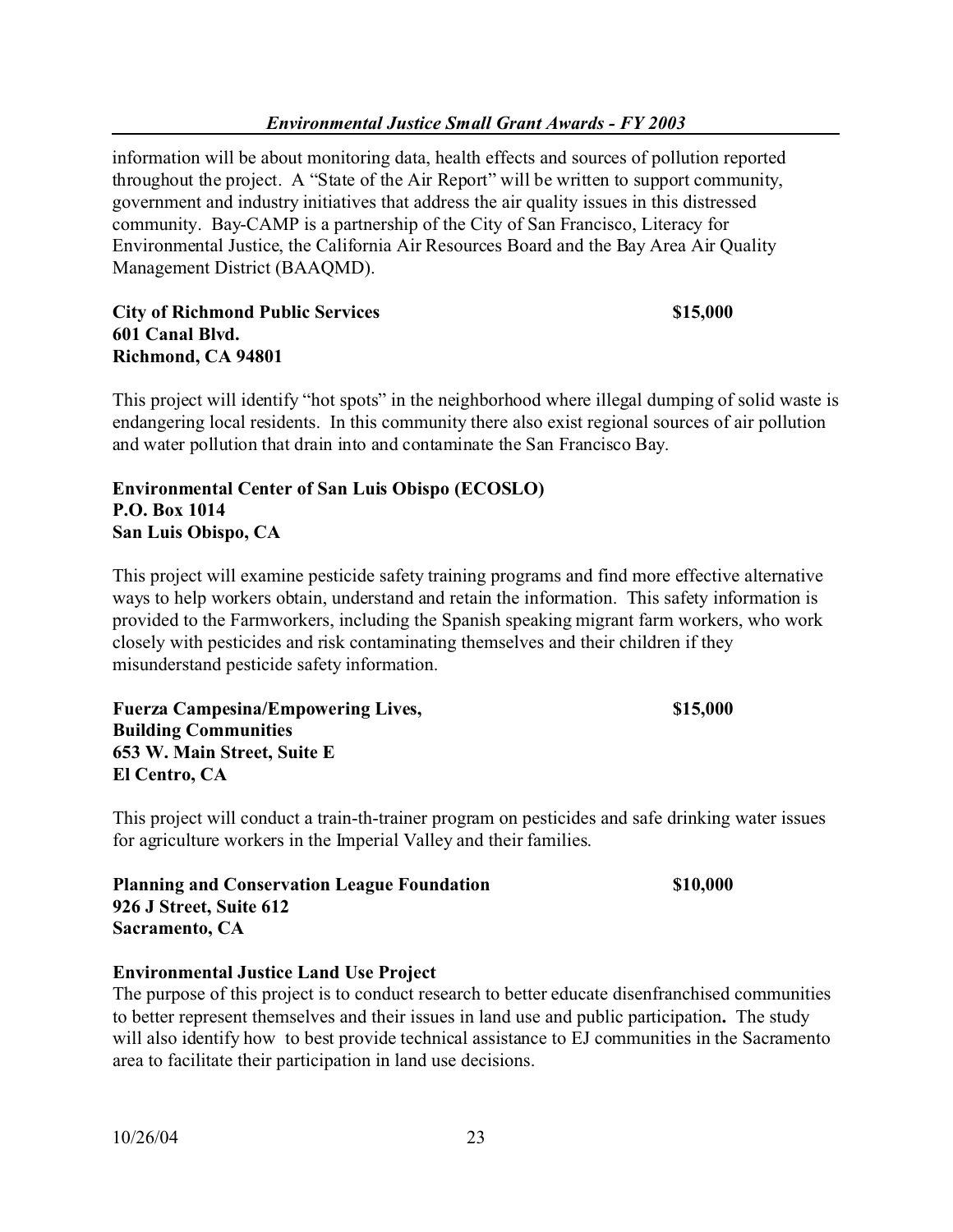**West Oakland Asthma Coalition \$15,000 Prescott-Joseph Center for Community Enhancement Performance of Tools for Schools 920 Peralta Street Oakland, CA** 

The project will facilitate the evaluation of indoor air in three Oakland Public Schools, with a focus on asthma triggers. The Coalition will be working with the schools to implement pest and mold control. The Coalition will also conduct workshops to educate the families about asthma triggers and the reduction of the elements that cause asthma in the home.

# **Hawaii**

**Pacific Basin Development Council \$15,000 \$15,000 711 Kapiolani Blvd., Suite 1075 Honolulu, HI 96813** 

The project will build capacity to identify environmental issues and to actively involve the Island communities in design and implementation of remediation, mitigation, and prevention activities. A handbook on the suggested processes and alternative strategies to encourage community participation will be developed for senior policy officials.

*TOTAL \$120,000*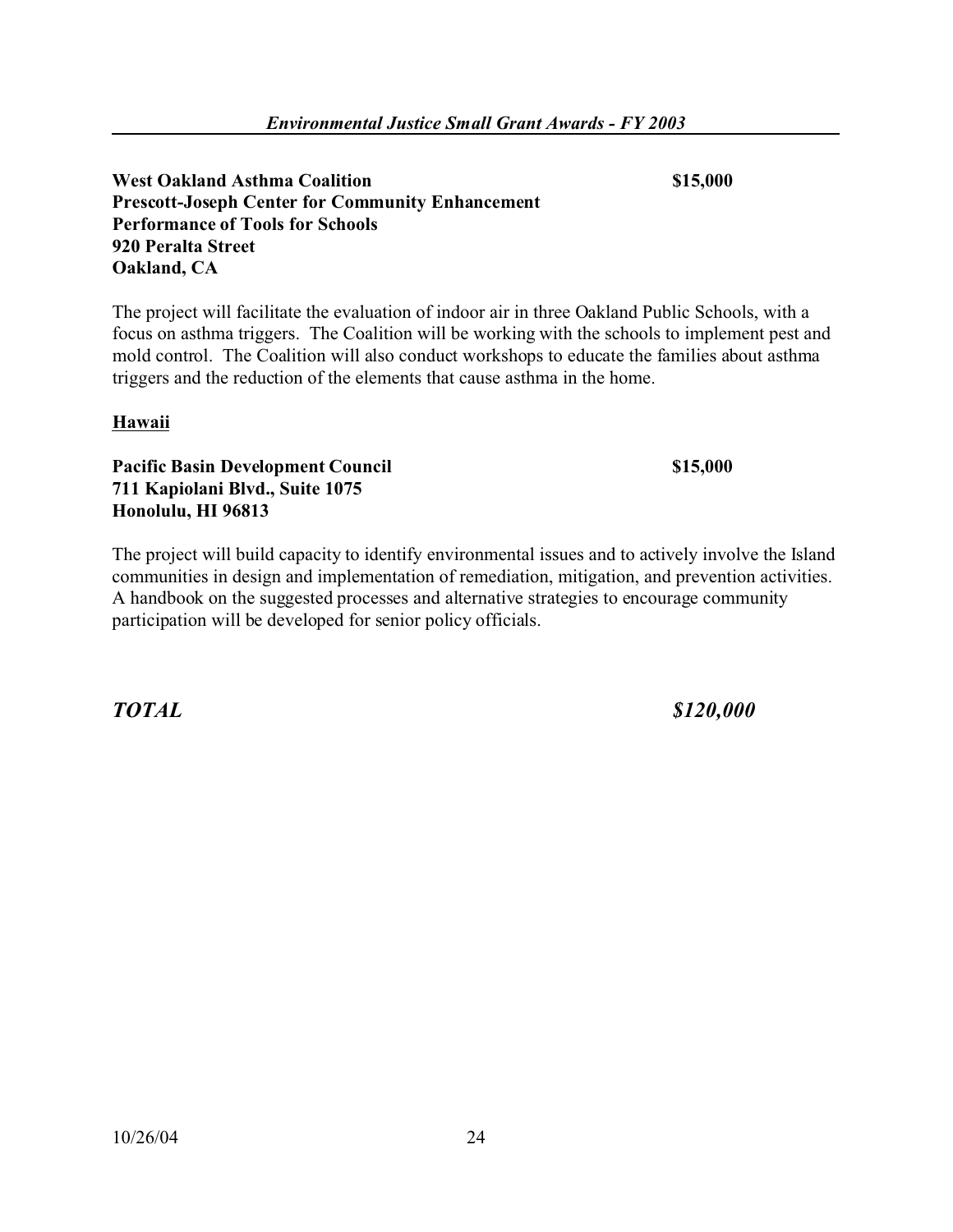# *REGION 10*

*(AK, ID, OR, WA)* 

**Alaska** 

**Aleknagik Traditional Council \$12,500 P.O. Box 115 Aleknagik, AK** 

This project is part of a long-term plan to provide training for the community's landfill crew in safe solid and hazardous waste handling and removal procedures

**Village of Igiugig 2008 319,207 P.O. Box 4008 Igiugig, AK 99663** 

**Dump Site Research Project** 

The project will help determine the history of the dump site which was established by the Dept. of Defense and has been used to dispose of a variety of communications and construction materials. The dump site is close to the Igiugig School. The purpose of the project is to conduct research into the operational history of the site, develop an inventory of the contents, develop a strategy to clean up and cap the site and create a list of the possible human and environmental health threats posed by the site.

**Oregon** 

**Benton County \$12,500 P.O. Box 579 Corvallis, OR 97339** 

This project will increase high school students' awareness and knowledge of local environmental health issues. High school students will participate in environmental research projects related to pesticides and well and surface water contamination. Benton County is a rural community whose students are primarily from low-income and Hispanic families.

**Confederated Tribes of Umatilla Indians \$12,500 73239 Confederated Way Pendleton, OR 97801** 

The project is an effort to develop and print education and outreach material on environmental contaminants. These materials will be provided to a broad range of tribal members (3000) and others in the adjoining community.